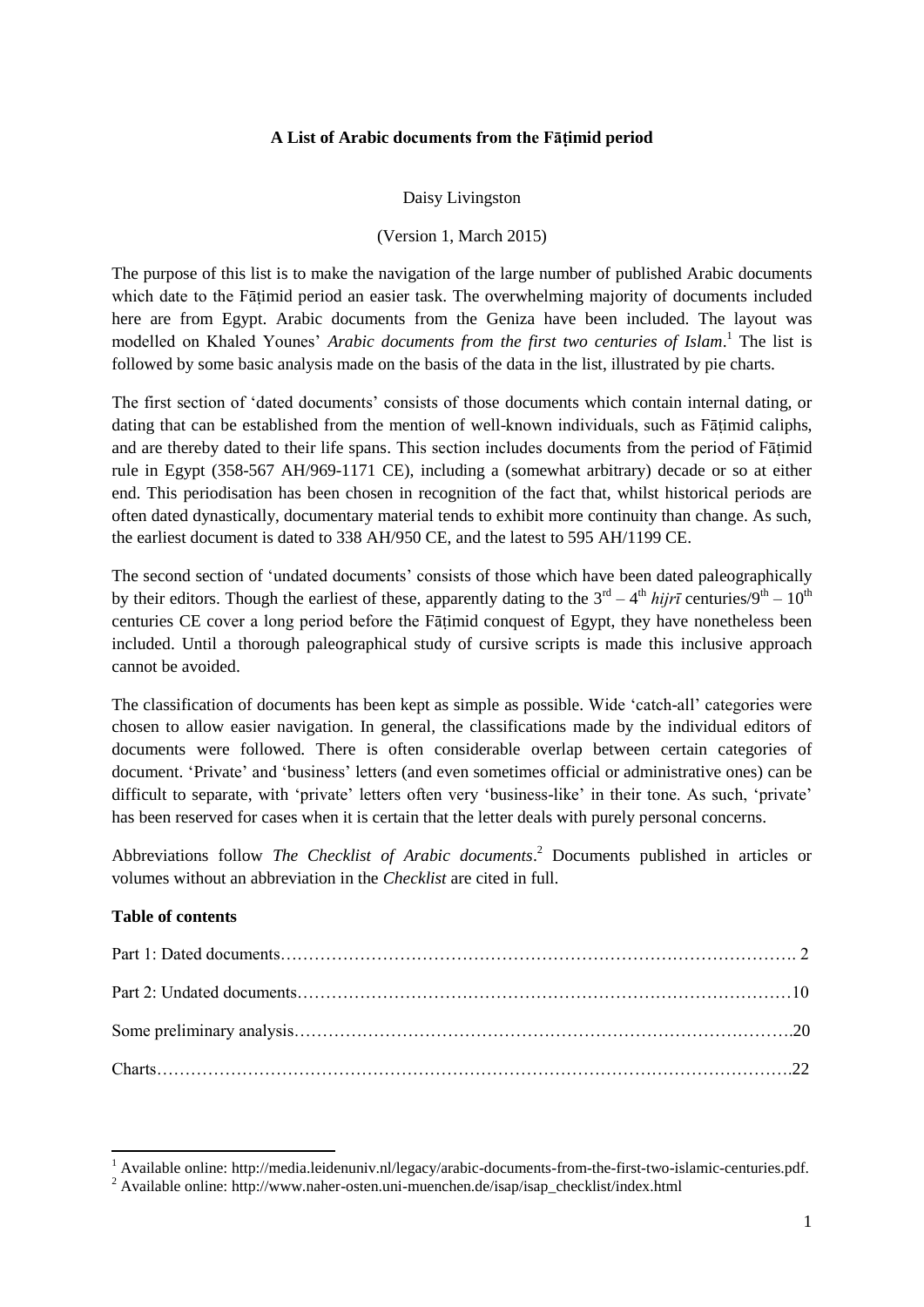# **Part 1: Dated documents**

| No. | Date AH/CE                                        | Publication           | Type of document        | Provenance       |
|-----|---------------------------------------------------|-----------------------|-------------------------|------------------|
|     |                                                   |                       |                         |                  |
| 1   | 338/950                                           | Chrest. Khoury I 27   | Legal document          | Al-Ashmūnayn     |
|     | 340/951-2                                         | <b>CPR XXVI 15</b>    | Legal document          | Unknown          |
|     | 341/952                                           | P.Cair.Arab. I 57     | Legal document          | Al-Fayyūm        |
|     | $\boldsymbol{\varsigma}$ $\boldsymbol{\varsigma}$ | P.Cair.Arab. I 58     | Legal document          | Al-Fayyūm        |
|     | C                                                 | CPR XXVI 4            | Legal document          | Al-Ashmūnayn     |
|     | 341/953                                           | P.Cair.Arab. I 59     | Legal document          | Al-Fayyūm        |
|     | 342/953-4                                         | P.Cair.Arab. IV 280   | Administrative document | Unknown          |
|     | 344/955                                           | P.Cair.Arab. II 74    | Legal document          | Unknown          |
|     | $\boldsymbol{\varsigma}$ $\boldsymbol{\varsigma}$ | P.Steuerquittungen 18 | Tax receipt             | Unknown          |
| 10  | $\boldsymbol{\varsigma}$                          | P.Steuerquittungen 19 | Tax receipt             | Unknown          |
|     | 344/956                                           | CPR XXVI 27           | Legal document          | Al-Ashmūnayn     |
|     | 345/956                                           | CPR XXI 84            | Administrative document | Al-Ashmūnayn     |
|     | cc                                                | <b>CPR XXVI 8</b>     | Legal document          | Unknown          |
|     | 346/957                                           | P.Steuerquittungen 20 | Tax receipt             | Al-Ashmūnayn     |
|     | 346/958                                           | P.Cair.Arab. III 199  | Administrative document | Unknown          |
|     | 348/959-60                                        | P.Cair.Arab. II 83    | Legal document          | Unknown          |
|     | $\zeta$ $\zeta$                                   | P.Cair.Arab. II 84    | Legal document          | Unknown          |
|     | $\zeta$ $\zeta$                                   | P.Cair.Arab. II 85    | Legal document          | Unknown          |
|     | $\zeta$ $\zeta$                                   | P.Cair.Arab. II 119   | Legal document          | Al-Fayyūm        |
| 20  | $\zeta$ $\zeta$                                   | P.Cair.Arab. II 137   | Legal document          | Unknown          |
|     | $\boldsymbol{\varsigma}$                          | P.Cair.Arab. VI 362   | Account                 | Unknown          |
|     | 349/960                                           | P.Ryl.Arab. I XV 44   | Fragment                | Unknown          |
|     | 353/964                                           | P.Cair.Arab. II 133   | Legal document          | Unknown          |
|     | $\zeta$ $\zeta$                                   | P.Cair.Arab. II 134   | Legal document          | Unknown          |
|     | $\zeta$ $\zeta$                                   | Chrest. Khoury I 51   | Legal document          | Al-Ashmūnayn     |
|     | 354/965                                           | Chrest.Khoury II 25   | Legal document          | Al-Ashmūnayn     |
|     | 355/966                                           | P.Vente 7             | Legal document          | Unknown          |
|     | 356/967                                           | P.Cair.Arab. II 97    | Legal document          | Unknown          |
|     | C                                                 | CPR XXI 85            | Tax receipt             | Unknown          |
| 30  | $\zeta$ $\zeta$                                   | <b>CPR XXVI 28</b>    | Legal document          | Unknown          |
|     | C                                                 | CPR XXVI 29           | Legal document          | Unknown          |
|     | $c.249-$                                          | CPR XXI 35            | Administrative document | Bahr Yūsuf       |
|     | c.358/863-                                        |                       |                         |                  |
|     | 968                                               |                       |                         |                  |
|     | 358/968                                           | P.Steuerquittungen 21 | Tax receipt             | Unknown          |
|     | $\epsilon$                                        | P.Steuerquittungen 22 | Tax receipt             | Unknown          |
|     | 365/975                                           | P.Steuerquittungen 23 | Tax receipt             | Unknown          |
|     | 366/977                                           | P.Philad.Arab. 33     | Legal document          | Unknown          |
|     | 367/977                                           | P.Vente, 8            | Legal document          | Fusta $t^3$      |
|     | 370/981                                           | P.Ryl.Arab. I XV 63   | Fragment                | Unknown          |
|     | 372/983                                           | P.Vente 9             | Legal document          | Al-Fayyūm        |
| 40  | 376/986                                           | P.Steuerquittungen 24 | Tax receipt             | Al-Fayyūm or al- |
|     |                                                   |                       |                         | Ashmūnayn        |
|     | 378/988                                           | P.Steuerquittungen 25 | Tax receipt             | Unknown          |
|     | 378/989                                           | Chrest.Khoury I 15    | Legal document          | Unknown          |
|     | 382/992                                           | P.Vente, Appendix 1   | Legal document          | Al-Fayyūm        |

3 In this list Fusṭāṭ refers to both *Fusṭāṭ* and *Miṣr* in the original Arabic.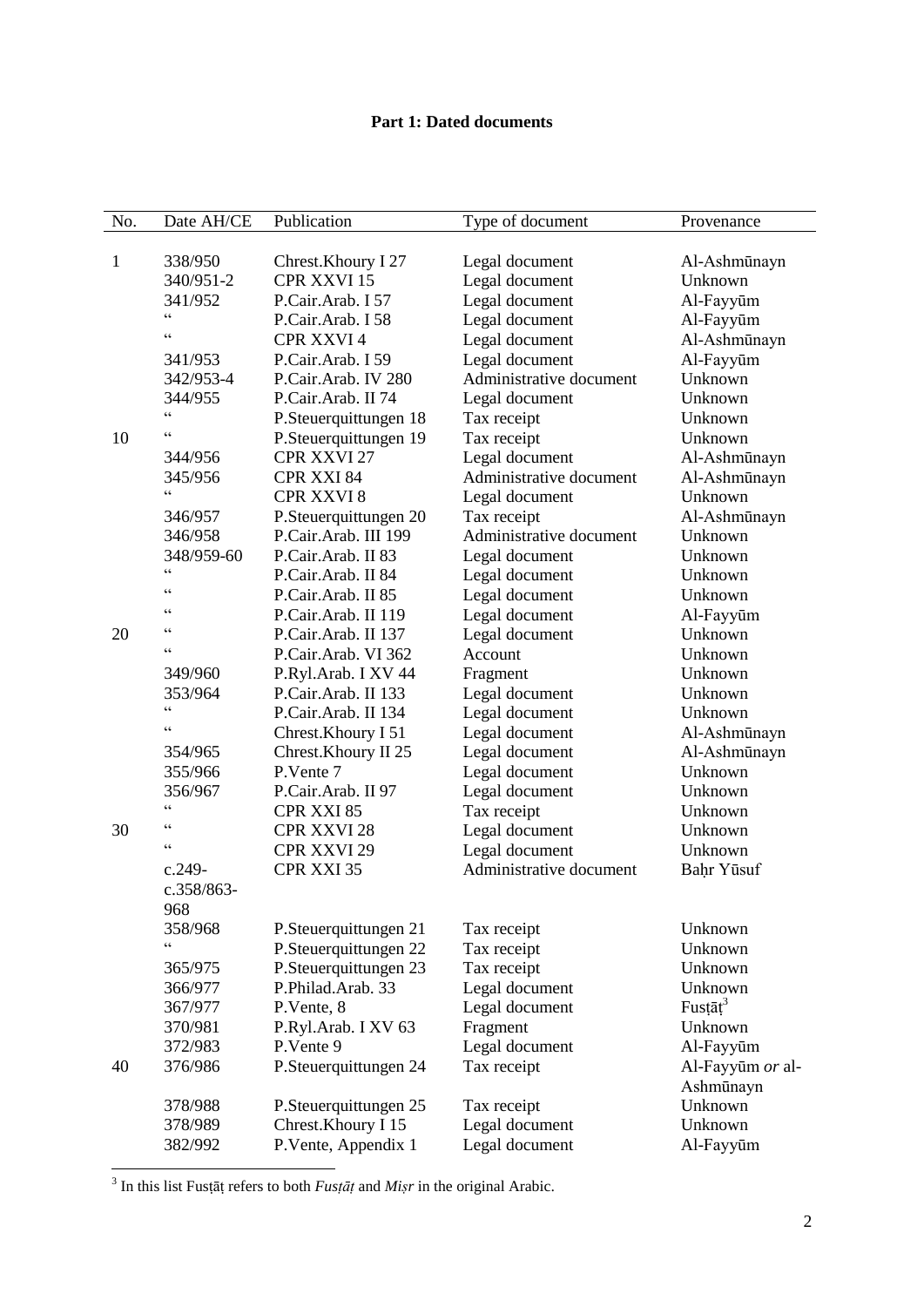|    | $\zeta$ $\zeta$<br>$\subset$ | CPR XXI 86                           | Tax receipt                      | Al-Ashmūnayn      |
|----|------------------------------|--------------------------------------|----------------------------------|-------------------|
|    | $\subset$                    | CPR XXI 87                           | Tax receipt                      | Al-Ashmūnayn      |
|    |                              | <b>Christian Gaubert and</b>         | Legal document                   | Naqlūn            |
|    |                              | Jean-Michel Mouton                   |                                  |                   |
|    |                              | $(2014)$ , Hommes et                 |                                  |                   |
|    |                              | villages du Fayyoum                  |                                  |                   |
|    |                              | dans la documentation                |                                  |                   |
|    |                              | papyrologique arabe (Xe              |                                  |                   |
|    |                              | $-Xie$ siècles), Cairo:              |                                  |                   |
|    |                              | Institut français                    |                                  |                   |
|    |                              | d'archéologie orientale,             |                                  |                   |
|    |                              | 1                                    |                                  |                   |
|    | 383/993                      | Chrest.Khoury II 24                  | Legal document                   | Al-Ashmūnayn      |
|    | 383/994                      | P.Vente 10                           | Legal document                   | (?) Al-Fayyūm     |
|    | 384/994<br>$\epsilon$        | P.World. p. 152                      | Legal document                   | Unknown           |
| 50 |                              | P.Vente 11                           | Legal document                   | Al-Fayyūm         |
|    | 384/994-5                    | Chrest.Khoury II 15                  | Legal document                   | Al-Ashmūnayn      |
|    | 386/996                      | CPR XXI 88                           | Tax receipt                      | Al-Ashmūnayn      |
|    | 387/997                      | P.Cair.Arab. II 135                  | Legal document                   | Unknown           |
|    | 388/998                      | Gaubert and Mouton<br>2014, 2        | Legal document                   | Naqlūn            |
|    | 389/999                      | Chrest.Khoury I 45                   | Legal document                   | Unknown           |
|    | 390/999                      | Chrest.Khoury II 32                  | <b>Business letter</b>           | Al-Ashmūnayn      |
|    | 391/1000                     | P.Steuerquittungen 26                | Tax receipt                      | Unknown           |
|    | 393/1003                     | P.Cair.Arab. I 37                    | Legal document                   | Unknown           |
|    | 395/1004                     | P.Steuerquittungen 27                | Tax receipt                      | Al-Fayyūm         |
| 60 | $C \subset$                  | Chrest.Khoury I 57                   | Legal document                   | Al-Fayyūm         |
|    | 395/1005                     | Gaubert and Mouton                   | Legal document                   | Naqlūn            |
|    |                              | 2014, 3                              |                                  |                   |
|    | 396/1005                     | Chrest.Khoury I 42                   | Legal document                   | Al-Fayyūm         |
|    | 398/1007                     | CPR XXI 89                           | Tax receipt                      | Unknown           |
|    | 311-99/923-                  | P.Steuerquittungen 28                | Tax receipt                      | Al-Fayyūm or al-  |
|    | 1008                         |                                      |                                  | Ashmūnayn         |
|    | 376-99/986-                  | P.Steuerquittungen 29                | Tax receipt                      | Unknown           |
|    | 1008                         |                                      |                                  |                   |
|    | 399/1008-9                   | P.Prag.Arab 84                       | Legal document                   | Unknown           |
|    | 399/1009                     | P.Prag.Arab 85<br>Gaubert and Mouton | Legal document<br>Legal document | Unknown<br>Naqlūn |
|    |                              | 2014, 4                              |                                  |                   |
|    | 4[.]/10[.]                   | Gaubert and Mouton                   | Legal document                   | Naqlūn            |
|    |                              | 2014, 25                             |                                  |                   |
| 70 | 400/1010                     | P.GenizahCambr. 35                   | Legal document                   | Geniza            |
|    | 401/1010                     | P.Steuerquittungen 30                | Tax receipt                      | Unknown           |
|    | 401/1011                     | P.Vente 24                           | Legal document                   | Fustāt            |
|    | 401/1010-11                  | P.Prag.Arab. 39                      | Administrative document          | Al-Fayyūm         |
|    | $\epsilon$                   | P.Prag.Arab. 40                      | Administrative document          | Al-Fayyūm         |
|    | 402/1011-12                  | P.Ryl.Arab. I X 12                   | Legal document                   | Unknown           |
|    | $\epsilon$                   | P.GenizahCambr. 132                  | Administrative document          | Geniza            |
|    | 402/1012                     | P.GenizahCambr. 140                  | Tax receipt                      | Geniza            |
|    | $\epsilon$<br>$\epsilon$     | P.GenizahCambr. 141                  | Tax receipt                      | Geniza            |
|    |                              | P.GenizahCambr. 142                  | Tax receipt                      | Geniza            |
| 80 | 403/1012<br>$\epsilon$       | CPR XXVI 13                          | Legal document                   | Al-Ashmūnayn      |
|    | $\zeta \zeta$                | P.GenizahCambr. 143                  | Tax receipt                      | Geniza            |
|    | $\subset$                    | P.GenizahCambr. 144                  | Tax receipt                      | Geniza            |
|    |                              | P.GenizahCambr. 145                  | Tax receipt                      | Geniza            |

# 3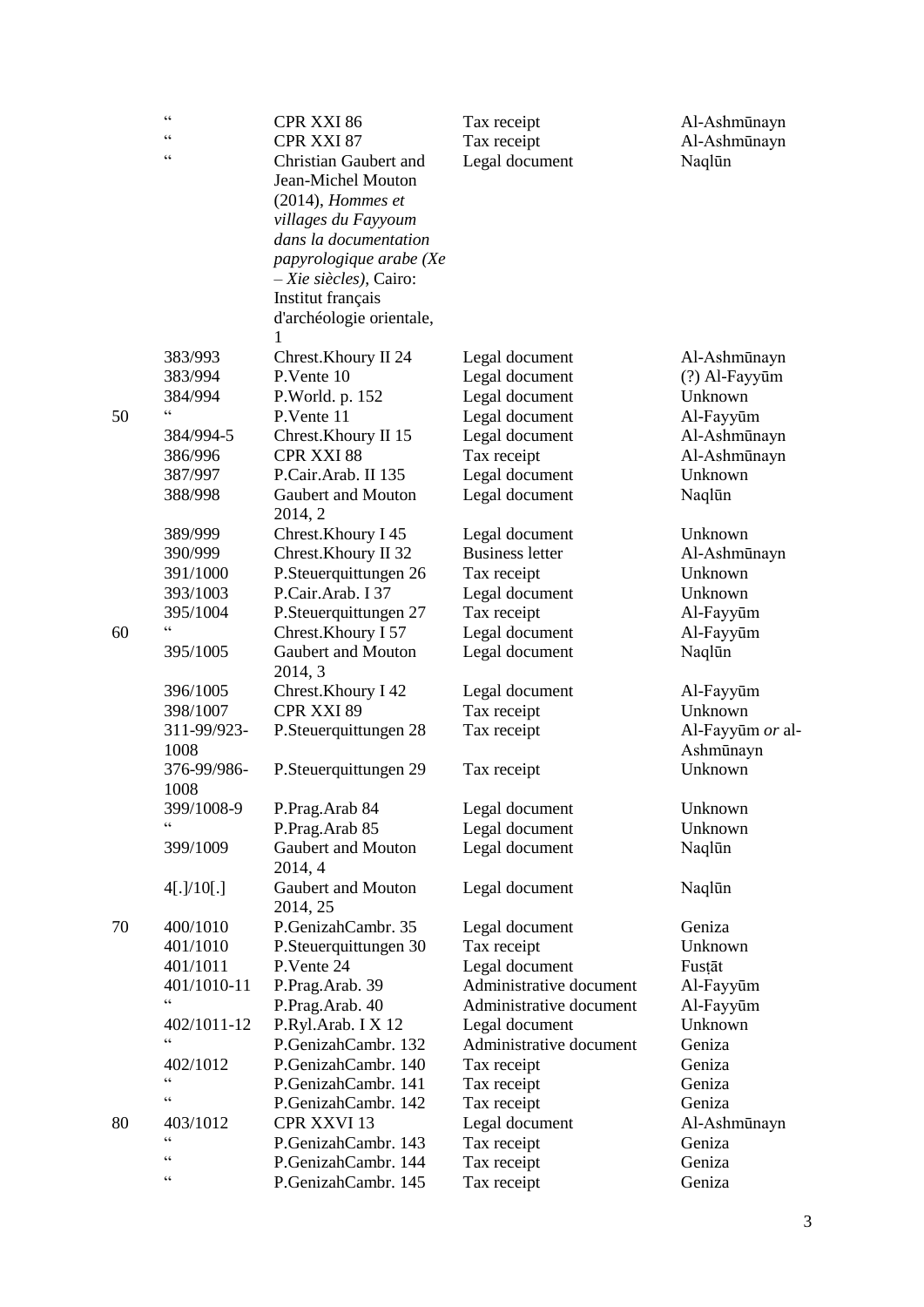|     | 403/1012-13     | Chrest.Khoury I 41             | Legal document          | Al-Fayyūm       |
|-----|-----------------|--------------------------------|-------------------------|-----------------|
|     | 403/1013        | P.GenizahCambr. 146            | Tax receipt             | Geniza          |
|     | $\zeta$ $\zeta$ | P.GenizahCambr. 147            | Tax receipt             | Geniza          |
|     | $\zeta$ $\zeta$ | P.GenizahCambr. 148            | Tax receipt             | Geniza          |
|     | $\zeta$ $\zeta$ | P.GenizahCambr. 149            | Tax receipt             | Geniza          |
|     | $\zeta$ $\zeta$ | P.GenizahCambr. 150            | Tax receipt             | Geniza          |
| 90  | C               | P.GenizahCambr. 151            | Tax receipt             | Geniza          |
|     | 404/1013        | P.GenizahCambr. 152            | Tax receipt             | Geniza          |
|     | $\zeta$ $\zeta$ | P.GenizahCambr. 153            | Tax receipt             | Geniza          |
|     | $\zeta$ $\zeta$ | P.GenizahCambr. 154            | Tax receipt             | Geniza          |
|     | $\zeta$ $\zeta$ | P.GenizahCambr. 155            | Tax receipt             | Geniza          |
|     | 405/1014        | P.GenizahCambr. 156            | Tax receipt             | Geniza          |
|     | 405/1015        | P.Cair.Arab. III 194           | Tax receipt             | Al-Ashmūnayn    |
|     | $\zeta$ $\zeta$ | P.GenizahCambr. 157            | Tax receipt             | Geniza          |
|     | $\zeta$ $\zeta$ | P.GenizahCambr. 158            | Tax receipt             | Geniza          |
|     | C               | P.GenizahCambr. 159            | Tax receipt             | Geniza          |
| 100 | 406/1015        | Chrest.Khoury I 55             | Legal document          | Al-Fayyūm       |
|     | 406/1015-16     | P.Cair.Arab. I 60              | Legal document          | Al-Fayyūm       |
|     | 407/1017        | P.GenizahCambr. 36             | Legal document          | Geniza          |
|     | 408/1017-18     | Chrest.Khoury II 23            | Legal document          | Al-Ashmūnayn or |
|     |                 |                                |                         | al-Fayyūm       |
|     | 410/1019        | P.GenizahCambr. 21             | Legal document          | Geniza          |
|     | 41[.]/1019-     | Gaubert and Mouton             | Legal document          | Naqlūn          |
|     | 1029            | 2014, 24                       |                         |                 |
|     | 41[.]/1020-     | Gaubert and Mouton             | Legal document          | Naqlūn          |
|     | 1028            | 2014, 26                       |                         |                 |
|     | 386-411/996-    | P.GenizahCambr. 115            | Official decree         | Geniza          |
|     | $1021$ (reign   |                                |                         |                 |
|     | of al-Hākim)    |                                |                         |                 |
|     | $412/1021$ (or  | CPR XXI 90                     | Tax receipt             | Unknown         |
|     | 420/1029)       |                                |                         |                 |
|     | 412/1021        | Gaubert and Mouton             | Legal document          | Naqlūn          |
|     |                 | 2014, 5                        |                         |                 |
| 110 | 412/1021-22     | P.Cair.Arab. II 138            | Legal document          | Al-Ashmūnayn    |
|     | 412/1022        | Gaubert and Mouton             | Legal document          | Naqlūn          |
|     |                 | 2014, 6                        |                         |                 |
|     | 413/1022-23     | CPR XXI 36                     | Administrative document | Al-Fayyūm       |
|     | $\zeta$ $\zeta$ | Gaubert and Mouton             | Legal document          | Naqlūn          |
|     |                 | 2014, 7                        |                         |                 |
|     | $\zeta$ $\zeta$ | Gaubert and Mouton             | Legal document          | Naqlūn          |
|     |                 | 2014, 8                        |                         |                 |
|     | 414/1023        | Gaubert and Mouton             | Legal document          | Naqlūn          |
|     |                 | 2014, 9                        |                         |                 |
|     | $\zeta$ $\zeta$ | Gaubert and Mouton             | Legal document          | Naqlūn          |
|     |                 | 2014, 10                       |                         |                 |
|     | $\zeta$ $\zeta$ | Gaubert and Mouton             | Legal document          | Naqlūn          |
|     |                 | 2014, 28                       |                         |                 |
|     | $\zeta$ $\zeta$ | Gaubert and Mouton             | Tax receipt             | Naqlūn          |
|     |                 | 2014, 29                       |                         |                 |
|     | $\zeta$ $\zeta$ | Gaubert and Mouton             | Tax receipt             | Naqlūn          |
|     |                 | 2014, 30                       |                         |                 |
| 120 | $\zeta$ $\zeta$ | Gaubert and Mouton             | Tax receipt             | Naqlūn          |
|     |                 | 2014, 31                       |                         |                 |
|     |                 |                                |                         |                 |
|     | $\zeta$ $\zeta$ | Gaubert and Mouton<br>2014, 32 | Tax receipt             | Naqlūn          |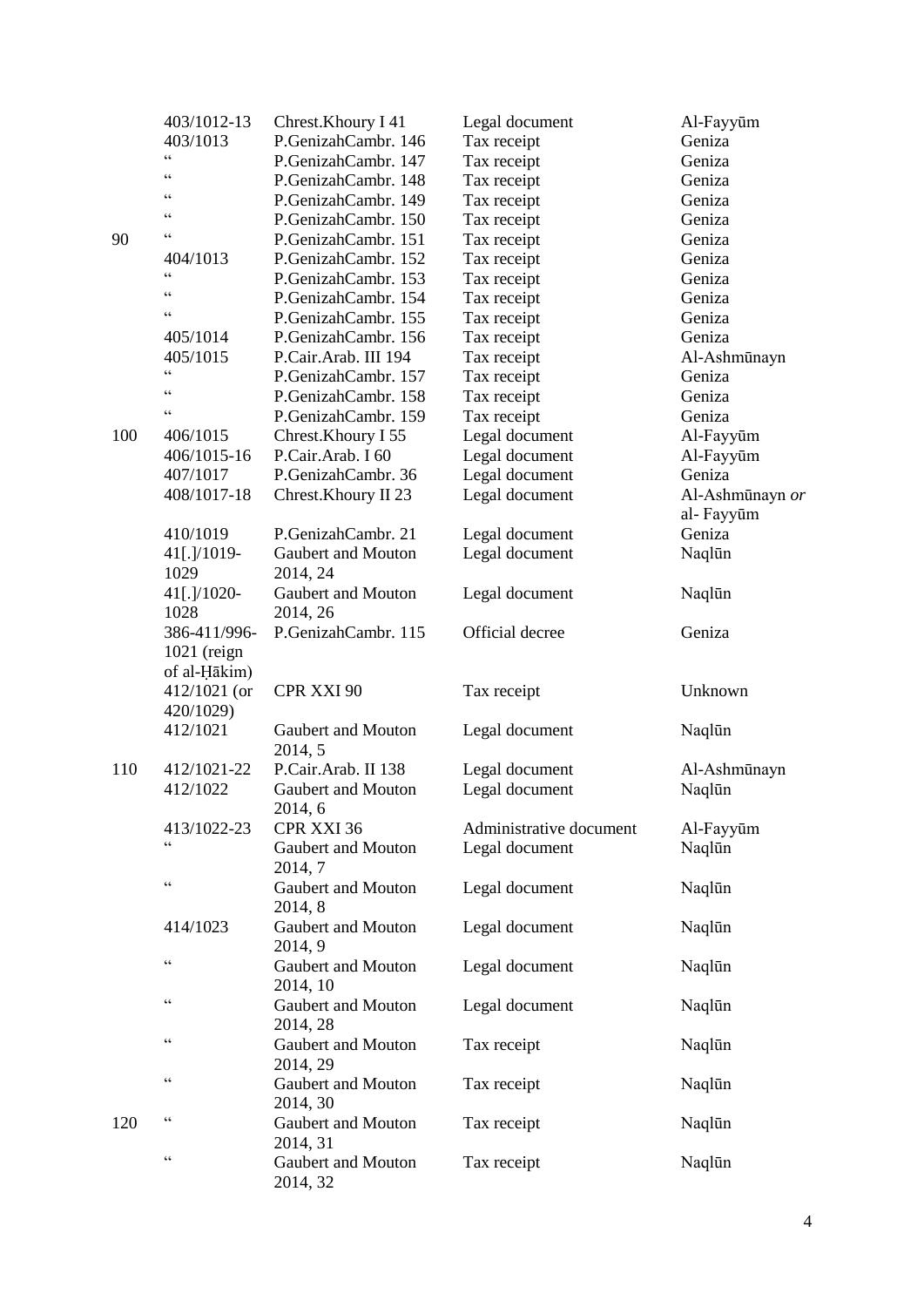|     | $\zeta$ $\zeta$                                   | Gaubert and Mouton<br>2014, 33 | Tax receipt             | Naqlūn                |
|-----|---------------------------------------------------|--------------------------------|-------------------------|-----------------------|
|     | $\zeta$ $\zeta$                                   | Gaubert and Mouton<br>2014, 43 | Legal document          | Naqlūn                |
|     | 414/1023-24                                       | Gaubert and Mouton<br>2014, 11 | Legal document          | Naqlūn                |
|     | 414/1024                                          | Gaubert and Mouton<br>2014, 12 | Legal document          | Naqlūn                |
|     | $\zeta$ $\zeta$                                   | Gaubert and Mouton<br>2014, 13 | Legal document          | Naqlūn                |
|     | $\zeta$ $\zeta$                                   | Gaubert and Mouton<br>2014, 14 | Legal document          | Naqlūn                |
|     | 415/1024                                          | P.Köln.Kauf.                   | Legal document          | Al-Fayyūm             |
|     | $\zeta$ $\zeta$                                   | P.Fatimid 1                    | Official decree         | Cairo                 |
| 130 | $\zeta$ $\zeta$                                   | P.Fatimid 2                    | Official decree         | Cairo                 |
|     | 415/1025                                          | Gaubert and Mouton<br>2014, 15 | Legal document          | Naqlūn                |
|     | 416/1025                                          | CPR XXI 37                     | Administrative document | Al-Fayyūm             |
|     | $\zeta$ $\zeta$                                   | Gaubert and Mouton<br>2014, 16 | Legal document          | Naqlūn                |
|     | $\zeta$ $\zeta$                                   | Gaubert and Mouton<br>2014, 17 | Legal document          | Naqlūn                |
|     | 416/1025-26                                       | Gaubert and Mouton<br>2014, 18 | Legal document          | Naqlūn                |
|     | 417/1026                                          | Chrest.Khoury II 19            | Legal document          | Al-Fayyūm             |
|     | $\zeta$ $\zeta$                                   | Gaubert and Mouton<br>2014, 19 | Legal document          | Naqlūn                |
|     | $\zeta$ $\zeta$                                   | Gaubert and Mouton<br>2014, 20 | Legal document          | Naqlūn                |
|     | 417/1027                                          | Gaubert and Mouton<br>2014, 21 | Legal document          | Naqlūn                |
| 140 | $\zeta$ $\zeta$                                   | Gaubert and Mouton<br>2014, 22 | Legal document          | Naqlūn                |
|     | 419/1028                                          | P.Cair.Arab. I 44              | Legal document          | Prob Al-<br>Ashmūnayn |
|     |                                                   | Chrest.Khoury I 25             | Legal document          | Al-Ashmūnayn          |
|     | 420/1029                                          | P.GenizahCambr. 37             | Legal document          | Geniza                |
|     | 420/1029-30                                       | Gaubert and Mouton<br>2014, 23 | Legal document          | Naqlūn                |
|     | 422/1031                                          | P.Vente Appendix 2             | Legal document          | Asyūt                 |
|     | C                                                 | P.GenizahCambr. 54             | Legal document          | Geniza                |
|     | 422-3/1031-2                                      | P.GenizahCambr. 70             | Petition                | Geniza                |
|     | 423/1031-2                                        | P.GenizahCambr. 137            | Administrative document | Geniza                |
|     | 423/1032                                          | P.Cair.Arab. I 61              | Legal document          | Al-Fayyūm             |
| 150 | 424/1032                                          | P.GenizahCambr. 22             | Legal document          | Geniza                |
|     | 421-6/1030-5                                      | P.Philad.Arab. 27              | Legal document          | Unknown               |
|     | 411-27/1021-<br>36 (reign of<br>$al-Z\bar{a}hir)$ | P.GenizahCambr. 71             | Petition                | Geniza                |
|     | $\zeta$ $\zeta$                                   | P.GenizahCambr. 108            | <b>Official letter</b>  | Geniza                |
|     | 419-27/1028-<br>36                                | P.GenizahCambr. 32             | Legal document          | Geniza                |
|     | 427/1035-6                                        | Chrest.Khoury II 33            | <b>Business letter</b>  | Al-Ashmūnayn          |
|     | 427/1036                                          | P.GenizahCambr. 48             | Legal document          | Geniza                |
|     | 429/1037-8                                        | P.Cair.Arab. I 62              | Legal document          | Al-Fayyūm             |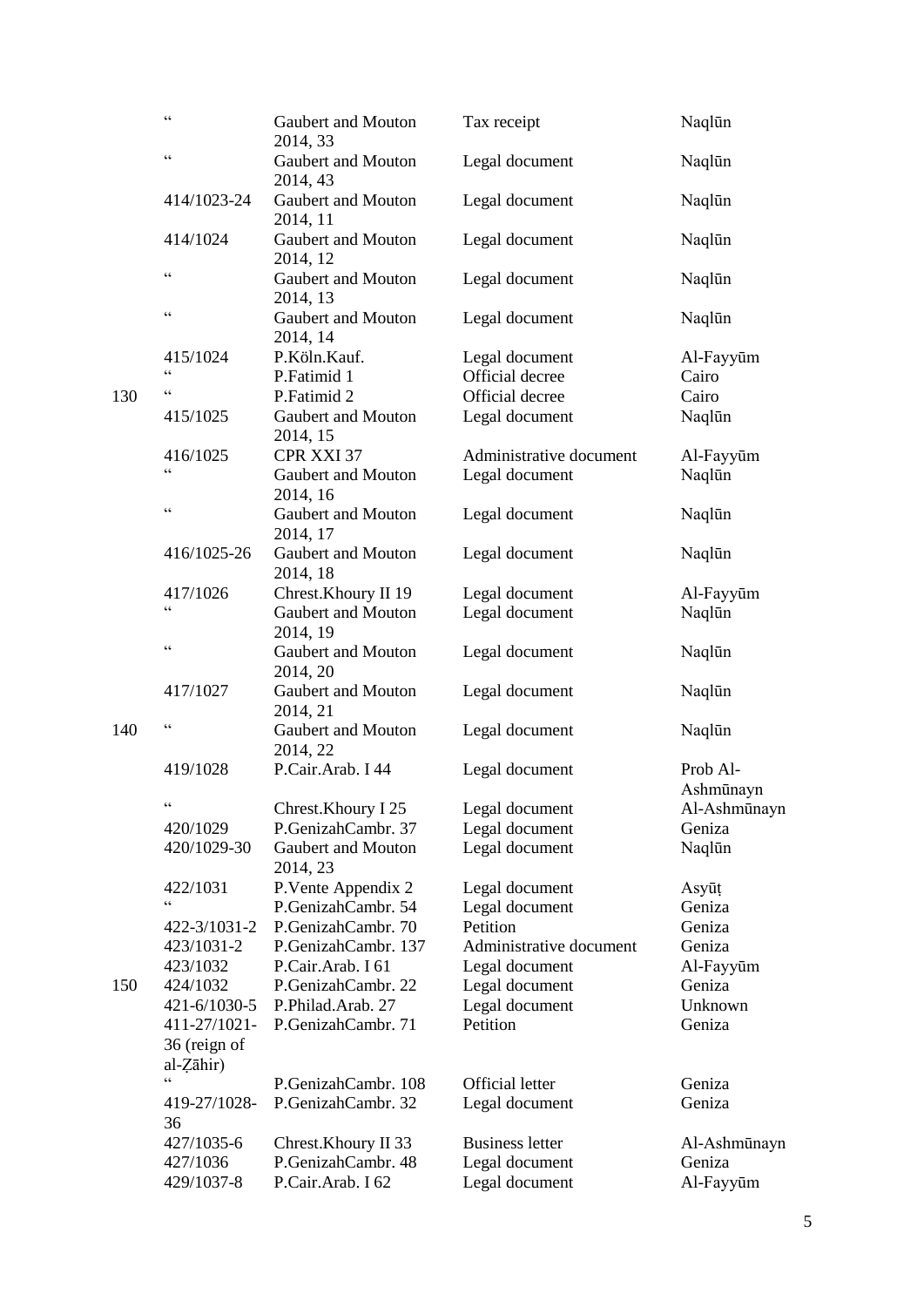|     | 431/1040<br>432/1040 | P.GenizahCambr. 133<br>P.GenizahCambr. 73 | Administrative document<br>Petition | Geniza<br>Geniza |
|-----|----------------------|-------------------------------------------|-------------------------------------|------------------|
| 160 | 433/1042             | P.Vind.Arab. III 24                       | <b>Official letter</b>              | Unknown          |
|     | 434/1042-3           | P.Cair.Arab. V 335                        | <b>Business letter</b>              | Unknown          |
|     | $\zeta\,\zeta$       | P.Cair.Arab. VI 413                       | Legal document                      | Unknown          |
|     | 434/1043             | P.Cair.Arab. I 63                         | Legal document                      | Al-Fayyūm        |
|     | 438/1047             | P.GenizahCambr. 55                        | Legal document                      | Geniza           |
|     | 439/1047             | P.GenizahCambr. 138                       | Administrative document             | Geniza           |
|     | 440/1049             | P.Prag.Arab. 47                           | Administrative document             | Al-Ashmūnayn     |
|     | 441/1049-50          | P.Prag.Arab. 43                           | Administrative document             | Al-Ashmūnayn     |
|     | 441/1050             | P.Cair.Arab. I 64                         | Legal document                      | Al-Ashmūnayn     |
|     | $\epsilon$           | P.Cair.Arab. I 65                         | Legal document                      | Al-Ashmūnayn     |
| 170 | 442/1050-1           | P.Cair.Arab. I 66                         | Legal document                      | Al-Ashmūnayn     |
|     | 444/1052             | P.Steuerquittungen 31                     | Tax receipt                         | Unknown          |
|     | $\epsilon$           | Chrest.Khoury II 1                        | Legal document                      | Al-Fayyūm        |
|     | 445/1053             | P.Vente 25                                | Legal document                      | Al-Fayyūm        |
|     | 445/1054             | Yūsuf Rāghib (1995),                      | Legal document                      | Qalamun          |
|     |                      | 'Les archives du gardien                  |                                     |                  |
|     |                      | du monastère de                           |                                     |                  |
|     |                      | Qalamūn', Annales                         |                                     |                  |
|     |                      | Islamologiques 29, 25-                    |                                     |                  |
|     |                      | 57.1                                      |                                     |                  |
|     | $\zeta$ $\zeta$      | Chrest.Khoury I, 33                       | Legal document                      | Al-Fayyūm        |
|     | 446/1054             | Rāghib 1995, 2                            | Legal document                      | Qalamun          |
|     | 447/1055             | P.Prag.Arab. 48                           | List                                | Al-Fayyūm        |
|     | 448/1056             | P.Cair.Arab. I 54                         | Legal document                      | Buljusūq, Al-    |
|     |                      |                                           |                                     | Fayyūm           |
|     | $\zeta$ $\zeta$      | P.GenizahCambr. 1                         | Legal document                      | Geniza           |
| 180 | $\zeta$ $\zeta$      | Rāghib 1995, 3                            | Legal document                      | Qalamun/Qūṣ      |
|     |                      |                                           |                                     | Narmūda, al-     |
|     |                      |                                           |                                     | Fayyūm           |
|     | $\zeta$ $\zeta$      | Rāghib 1995, 4                            | Legal document                      | Qalamun/Qūṣ      |
|     |                      |                                           |                                     | Narmūda, al-     |
|     |                      |                                           |                                     | Fayyūm           |
|     | 449/1057             | P.Prag.Arab. 49                           | List                                | Al-Ashmūnayn     |
|     | 449/1058             | P.GenizahCambr. 38                        | Legal document                      | Geniza           |
|     | 450/1058             | P.Cair.Arab. I 67                         | Legal document                      | Buljusūq, al-    |
|     |                      |                                           |                                     | Fayyūm           |
|     | $\zeta$ $\zeta$      | P.GenizahCambr. 57                        | Legal document                      | Geniza           |
|     | 451/1059             | CPR XXVI 10                               | Legal document                      | Tuțūn, al-Fayyūm |
|     | 451/1060             | Chrest. Khoury I 34                       | Legal document                      | Al-Fayyūm        |
|     | 454/1062             | Chrest. Khoury I 46                       | Legal document                      | Al-Fayyūm        |
|     | 455/1063             | P.GenizahCambr. 112                       | Official letter                     | Geniza           |
| 190 | 456/1064             | Chrest.Khoury II 3                        | Legal document                      | Al-Fayyūm        |
|     | $\epsilon$           | Chrest.Khoury II 20                       | Legal document                      | Al-Fayyūm        |
|     | 457/1064             | P.Steuerquittungen 32                     | Tax receipt                         | Al-Ashmūnayn     |
|     | $\epsilon$           | P.Steuerquittungen 33                     | Tax receipt                         | Al-Fayyūm        |
|     | 457/1065             | Rāghib 1995, 5                            | Legal document                      | Al-Fayyūm        |
|     | $\zeta$ $\zeta$      | P.Vente 26                                | Legal document                      | Al-Fayyūm        |
|     | $\zeta$ $\zeta$      | Chrest. Khoury I 75                       | Legal document                      | Al-Fayyūm        |
|     | 458/1065-6           | Rāghib 1995, 6                            | Legal document                      | Qalamun, al-     |
|     |                      |                                           |                                     | Fayyūm           |
|     | 458/1066             | Chrest. Khoury I 32                       | Legal document                      | Unknown          |
|     | 459/1067             | P.Vente 27                                | Legal document                      | Munyat Shashha   |
| 200 | $\zeta$ $\zeta$      | P.Cair.Arab. I 68                         | Legal document                      | Al-Ashmūnayn     |
|     |                      |                                           |                                     |                  |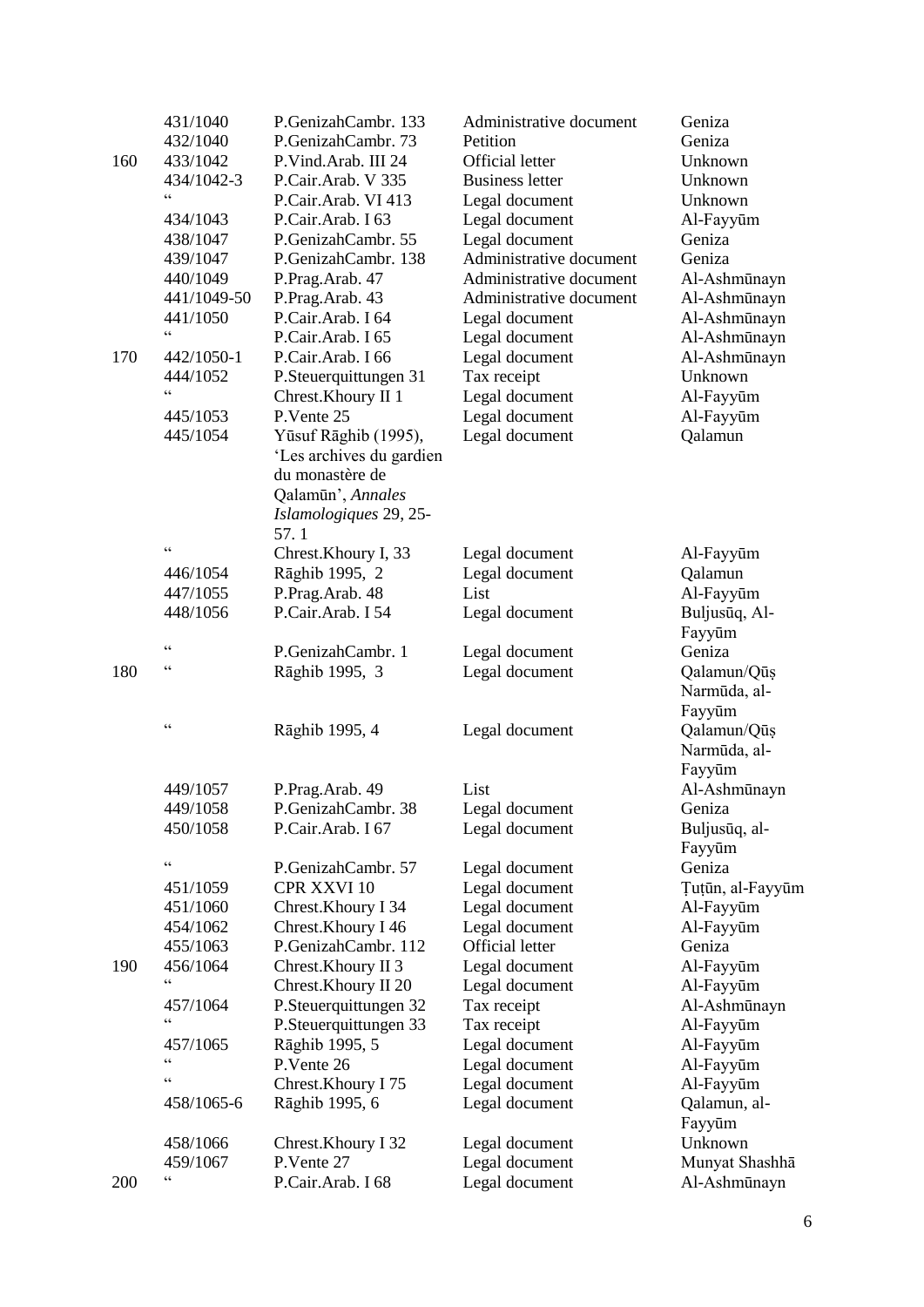| 210 | $\zeta$ $\zeta$<br>C<br>$\zeta$ $\zeta$<br>460/1068<br>461/1068<br>461/1069<br>$\zeta$ $\zeta$<br>$\zeta$ $\zeta$<br>463/1071<br>470/1078<br>480/1087-8<br>$\zeta$ $\zeta$<br>481-82/1088- | P.Cair.Arab. I 69<br>P.Cair.Arab. I 70<br>P.Cair.Arab. I 71<br>P.Cair.Arab. I 72<br>Rāghib 1995, 7<br>P.Cair.Arab. I 45<br>Chrest. Khoury I 18<br>Chrest.Khoury I 88<br>P.GenizahCambr. 39<br>Chrest. Khoury II 4<br>P.Ryl.Arab. I X 10<br>P.GenizahCambr. 63<br>P.GenizahCambr. 2 | Legal document<br>Legal document<br>Legal document<br>Legal document<br>Legal document<br>Legal document<br>Legal document<br>Legal document<br>Legal document<br>Legal document<br>Receipt<br>Legal document<br>Legal document | Al-Ashmūnayn<br>Al-Ashmūnayn<br>Al-Ashmūnayn<br>Unknown<br>Qalamūn<br>Al-Ashmūnayn<br>Al-Ashmūnayn<br>Al-Fayyūm<br>Geniza<br>Al-Fayyūm<br>Unknown<br>Geniza<br>Geniza |
|-----|--------------------------------------------------------------------------------------------------------------------------------------------------------------------------------------------|------------------------------------------------------------------------------------------------------------------------------------------------------------------------------------------------------------------------------------------------------------------------------------|---------------------------------------------------------------------------------------------------------------------------------------------------------------------------------------------------------------------------------|-----------------------------------------------------------------------------------------------------------------------------------------------------------------------|
|     | 89<br>483/1090<br>427-87/1036-<br>94 (reign of<br>al-Mustansir)                                                                                                                            | P.GenizahCambr. 56<br>P.GenizahCambr. 74                                                                                                                                                                                                                                           | Legal document<br>Petition                                                                                                                                                                                                      | Geniza<br>Geniza                                                                                                                                                      |
|     | $\zeta$ $\zeta$<br>C<br>C C<br>C                                                                                                                                                           | P.GenizahCambr. 75<br>P.GenizahCambr. 76<br>P.GenizahCambr. 103<br>P.GenizahCambr. 104                                                                                                                                                                                             | Petition<br>Petition<br><b>Official letter</b><br><b>Official letter</b>                                                                                                                                                        | Geniza<br>Geniza<br>Geniza<br>Geniza                                                                                                                                  |
| 220 | C C                                                                                                                                                                                        | Yūsuf Rāghib (1980),<br>'Un contrat de mariage<br>sur soie d'Égypte<br>Fatimide', Annales<br>Islamologiques 16, 31-<br>37.                                                                                                                                                         | Legal document                                                                                                                                                                                                                  | Fustāt                                                                                                                                                                |
|     | 488/1095                                                                                                                                                                                   | P.Steuerquittungen 34                                                                                                                                                                                                                                                              | Tax receipt                                                                                                                                                                                                                     | Al-Ashmūnayn                                                                                                                                                          |
|     | 495/1102                                                                                                                                                                                   | P.GenizahCambr. 58                                                                                                                                                                                                                                                                 | Legal document                                                                                                                                                                                                                  | Geniza                                                                                                                                                                |
|     | $\zeta$ $\zeta$                                                                                                                                                                            | P.GenizahCambr. 134                                                                                                                                                                                                                                                                | Administrative document                                                                                                                                                                                                         | Geniza                                                                                                                                                                |
|     | 497/1103-4                                                                                                                                                                                 | P.GenizahCambr. 3                                                                                                                                                                                                                                                                  | Legal document                                                                                                                                                                                                                  | Geniza                                                                                                                                                                |
|     | 498/1104                                                                                                                                                                                   | P.GenizahCambr. 4                                                                                                                                                                                                                                                                  | Legal document                                                                                                                                                                                                                  | Geniza                                                                                                                                                                |
|     | 504/1015                                                                                                                                                                                   | P.GenizahCambr. 105                                                                                                                                                                                                                                                                | <b>Official letter</b>                                                                                                                                                                                                          | Geniza                                                                                                                                                                |
|     | 506/1113                                                                                                                                                                                   | P.Vind.Arab. I 68                                                                                                                                                                                                                                                                  | <b>Business letter</b>                                                                                                                                                                                                          | (?) Cairo                                                                                                                                                             |
|     | 507/1113-4                                                                                                                                                                                 | P.GenizahCambr. 139                                                                                                                                                                                                                                                                | Receipt                                                                                                                                                                                                                         | Geniza                                                                                                                                                                |
|     | 509/1115<br>511/1117                                                                                                                                                                       | P.GenizahCambr. 23<br>P.GenizahCambr. 40                                                                                                                                                                                                                                           | Administrative document                                                                                                                                                                                                         | Geniza                                                                                                                                                                |
| 230 | 512/1118                                                                                                                                                                                   | P.GenizahCambr. 5                                                                                                                                                                                                                                                                  | Legal document<br>Legal document                                                                                                                                                                                                | Geniza<br>Geniza                                                                                                                                                      |
|     | $\subset$                                                                                                                                                                                  | P.GenizahCambr. 41                                                                                                                                                                                                                                                                 | Legal document                                                                                                                                                                                                                  | Geniza                                                                                                                                                                |
|     | 519/1125                                                                                                                                                                                   | P.GenizahCambr. 42                                                                                                                                                                                                                                                                 | Legal document                                                                                                                                                                                                                  | Geniza                                                                                                                                                                |
|     | 520/1126                                                                                                                                                                                   | P.GenizahCambr. 24                                                                                                                                                                                                                                                                 | Legal document                                                                                                                                                                                                                  | Geniza                                                                                                                                                                |
|     | 516-21/1123-<br>27 (office of<br>the <i>qadī</i> Jalāl                                                                                                                                     | P.GenizahCambr. 77                                                                                                                                                                                                                                                                 | Petition                                                                                                                                                                                                                        | Geniza                                                                                                                                                                |
|     | al-Mulk)<br>524/1130                                                                                                                                                                       | P.Fatimid 3                                                                                                                                                                                                                                                                        | Official decree                                                                                                                                                                                                                 | St Catherine's<br>monastery, Sinai                                                                                                                                    |
|     | 495-<br>526/1101-<br>$1130$ (reign<br>of al- $\bar{A}$ mir)                                                                                                                                | P.Vind.Arab. III 42                                                                                                                                                                                                                                                                | Petition                                                                                                                                                                                                                        | Unknown                                                                                                                                                               |
|     | $\zeta$ $\zeta$                                                                                                                                                                            | P.GenizahCambr. 109                                                                                                                                                                                                                                                                | <b>Official letter</b>                                                                                                                                                                                                          | Geniza                                                                                                                                                                |
|     | 527/1132                                                                                                                                                                                   | P.Cair.Arab. II 105                                                                                                                                                                                                                                                                | Legal document                                                                                                                                                                                                                  | Al-Fayyūm                                                                                                                                                             |
| 240 | $\zeta$ $\zeta$                                                                                                                                                                            | P.Cair.Arab. II 106                                                                                                                                                                                                                                                                | Legal document                                                                                                                                                                                                                  | Al-Fayyūm                                                                                                                                                             |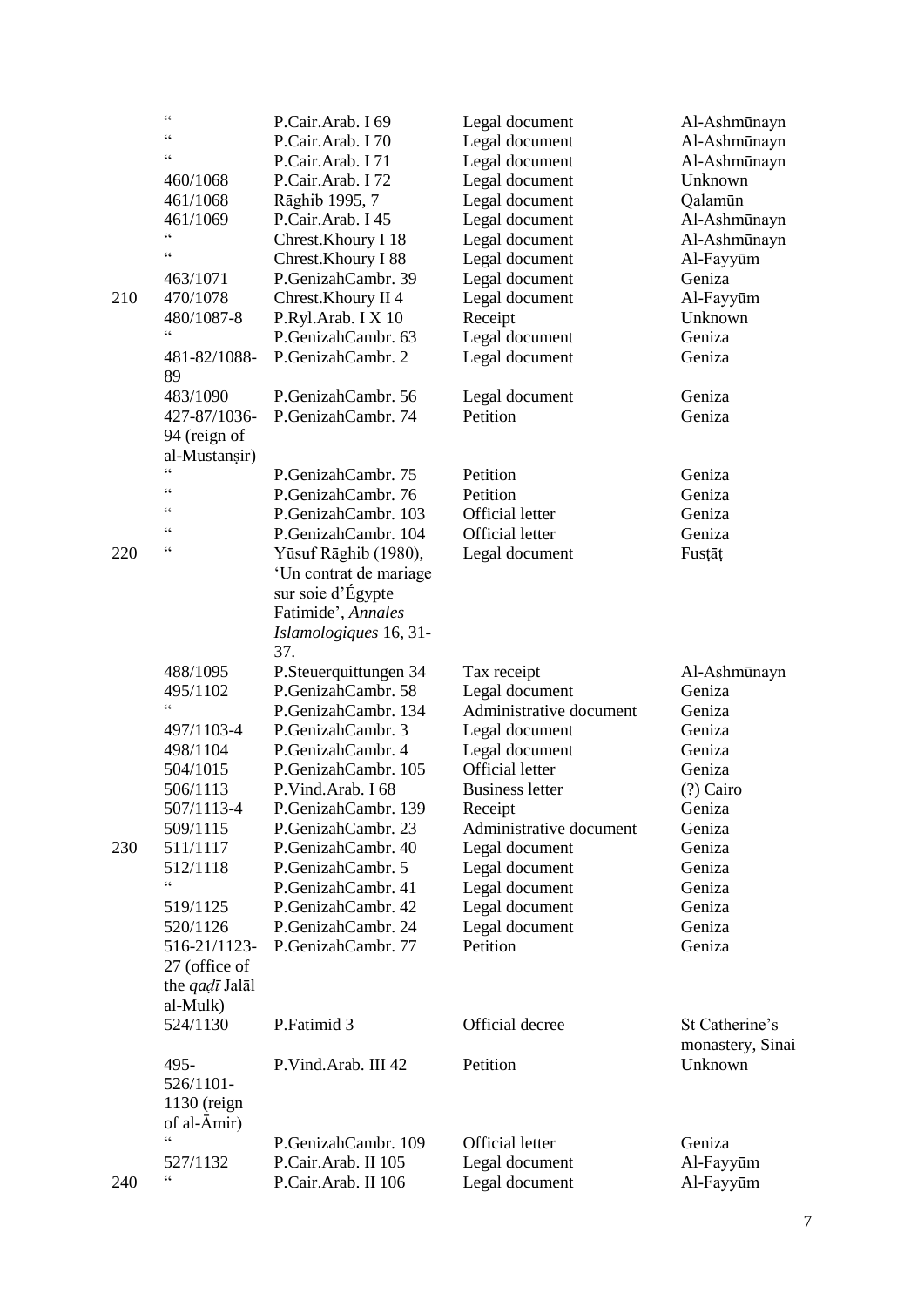|     | $\zeta$ $\zeta$<br>C C<br>$\zeta$ $\zeta$<br>$\epsilon$<br>527/1133<br>$\zeta$ $\zeta$<br>528/1134<br>$\epsilon$ | P.Cair.Arab. II 107<br>P.Cair.Arab. II 108<br>P.Cair.Arab. II 109<br>P.Cair.Arab. II 110<br>P.Cair.Arab. II 111<br>P.Cair.Arab. II 112<br>P.Khalili. II 258<br>P.Fatimid 4 | Legal document<br>Legal document<br>Legal document<br>Legal document<br>Legal document<br>Legal document<br>Tax receipt<br>Official decree | Al-Fayyūm<br>Al-Fayyūm<br>Al-Fayyūm<br>Al-Fayyūm<br>Al-Fayyūm<br>Al-Fayyūm<br>Unknown<br><b>Branch of St</b><br>Catherine's<br>monastery,<br>Istanbul |
|-----|------------------------------------------------------------------------------------------------------------------|----------------------------------------------------------------------------------------------------------------------------------------------------------------------------|--------------------------------------------------------------------------------------------------------------------------------------------|-------------------------------------------------------------------------------------------------------------------------------------------------------|
|     | $\zeta$ $\zeta$                                                                                                  | P.Fatimid 5                                                                                                                                                                | Official decree                                                                                                                            | St Catherine's<br>monastery, Sinai                                                                                                                    |
| 250 | $\zeta$ $\zeta$<br>530/1135<br>530/1136                                                                          | P.GenizahCambr. 117<br>P.GenizahCambr. 6<br>P.Fatimid 6                                                                                                                    | Official decree<br>Legal document<br>Official decree                                                                                       | Geniza<br>Geniza<br>St Catherine's<br>monastery, Sinai                                                                                                |
|     | 531/1136-7<br>532/1137<br>531-3/1137-9<br>(wazīrate of<br>Ridwān b.<br>Walakhshī)                                | P.GenizahCambr. 25<br>P.GenizahCambr. 118<br>P.GenizahCambr. 78                                                                                                            | Legal document<br>Official decree<br>Petition                                                                                              | Geniza<br>Geniza<br>Geniza                                                                                                                            |
|     | 534/1140<br>537/1142<br>544-8/1149-<br>53 (wazīrate<br>of Ibn al-<br>Salār)                                      | P.GenizahCambr. 43<br>P.GenizahCambr. 116<br>P.GenizahCambr. 80                                                                                                            | Legal document<br>Administrative document<br>Petition                                                                                      | Geniza<br>Geniza<br>Geniza                                                                                                                            |
| 260 | $\epsilon$<br>548/1154                                                                                           | P.GenizahCambr. 81<br>P.Fatimid 7                                                                                                                                          | Petition<br>Official decree                                                                                                                | Geniza<br>St Catherine's<br>monastery, Sinai                                                                                                          |
|     | 548-9/1153-4<br>(wazīrate of                                                                                     | P.GenizahCambr. 82                                                                                                                                                         | Petition                                                                                                                                   | Geniza                                                                                                                                                |
|     | al-ʿAbbās)<br>551/1156                                                                                           | P.Fatimid 8                                                                                                                                                                | Official decree                                                                                                                            | St Catherine's<br>monastery, Sinai                                                                                                                    |
|     | 551-2/1156-7<br>553/1158                                                                                         | P.GenizahCambr. 135<br>P.Fatimid 9                                                                                                                                         | Administrative document<br>Official decree                                                                                                 | Geniza<br>St Catherine's<br>monastery, Sinai                                                                                                          |
|     | 549-54/1154-<br>9 (reign of<br>al-F $\bar{a}$ 'iz) <sup>4</sup>                                                  | P.GenizahCambr. 119                                                                                                                                                        | Legal document                                                                                                                             | Geniza                                                                                                                                                |
|     | 556-9/1161-4<br>(rule of<br>various<br>wazīrs of al-<br>$' \text{Ad} \vec{\mathsf{n}}$                           | P.GenizahCambr. 85                                                                                                                                                         | Petition                                                                                                                                   | Geniza                                                                                                                                                |
|     | 559/1164<br>564/1169                                                                                             | P.GenizaCambr. 33<br>P.Fatimid10                                                                                                                                           | Legal document<br>Official decree                                                                                                          | Geniza<br><b>Branch of St</b><br>Catherine's<br>monastery, Cairo                                                                                      |

 $4$  Though the wazīrate of al-Fā'iz ended in 1160, Geoffrey Khan dates the document to the period before 1159 on the basis of a Judaeo-Arabic document on the verso.

**.**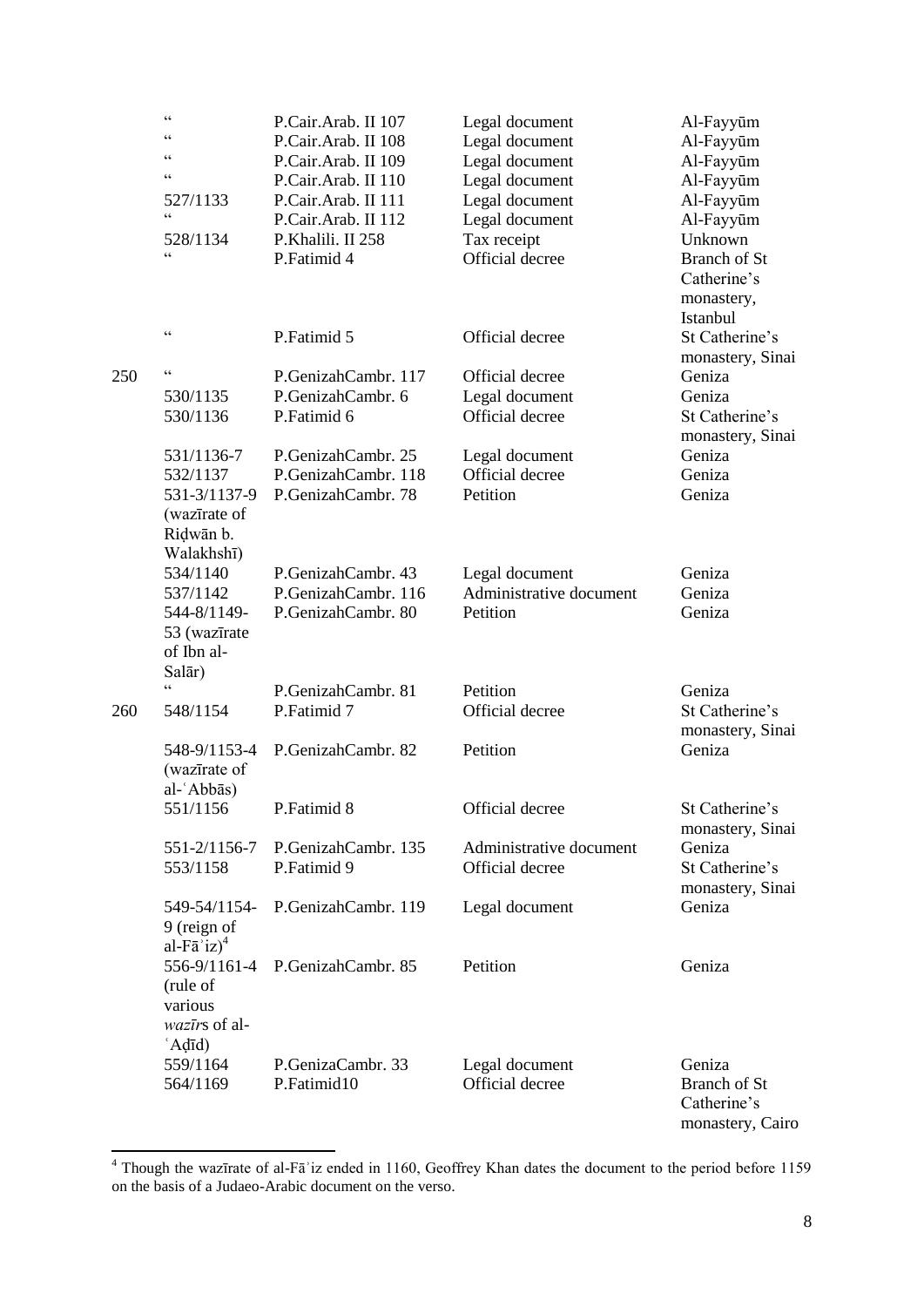|     | 583/1188     | <b>CPR XXVI 30</b>              | Legal document  | Al-Ashmūnayn |
|-----|--------------|---------------------------------|-----------------|--------------|
| 270 |              | 564-89/1169- P.GenizahCambr. 87 | <b>Petition</b> | Geniza       |
|     | 93 (wazīrate |                                 |                 |              |
|     | of Salāh al- |                                 |                 |              |
|     | $D\bar{m}$ ) |                                 |                 |              |
|     | 589/1193     | P.GenizahCambr. 121             | Legal document  | Geniza       |
| 272 | 595/1199     | P.GenizahCambr. 52              | Legal document  | Geniza       |
|     |              |                                 |                 |              |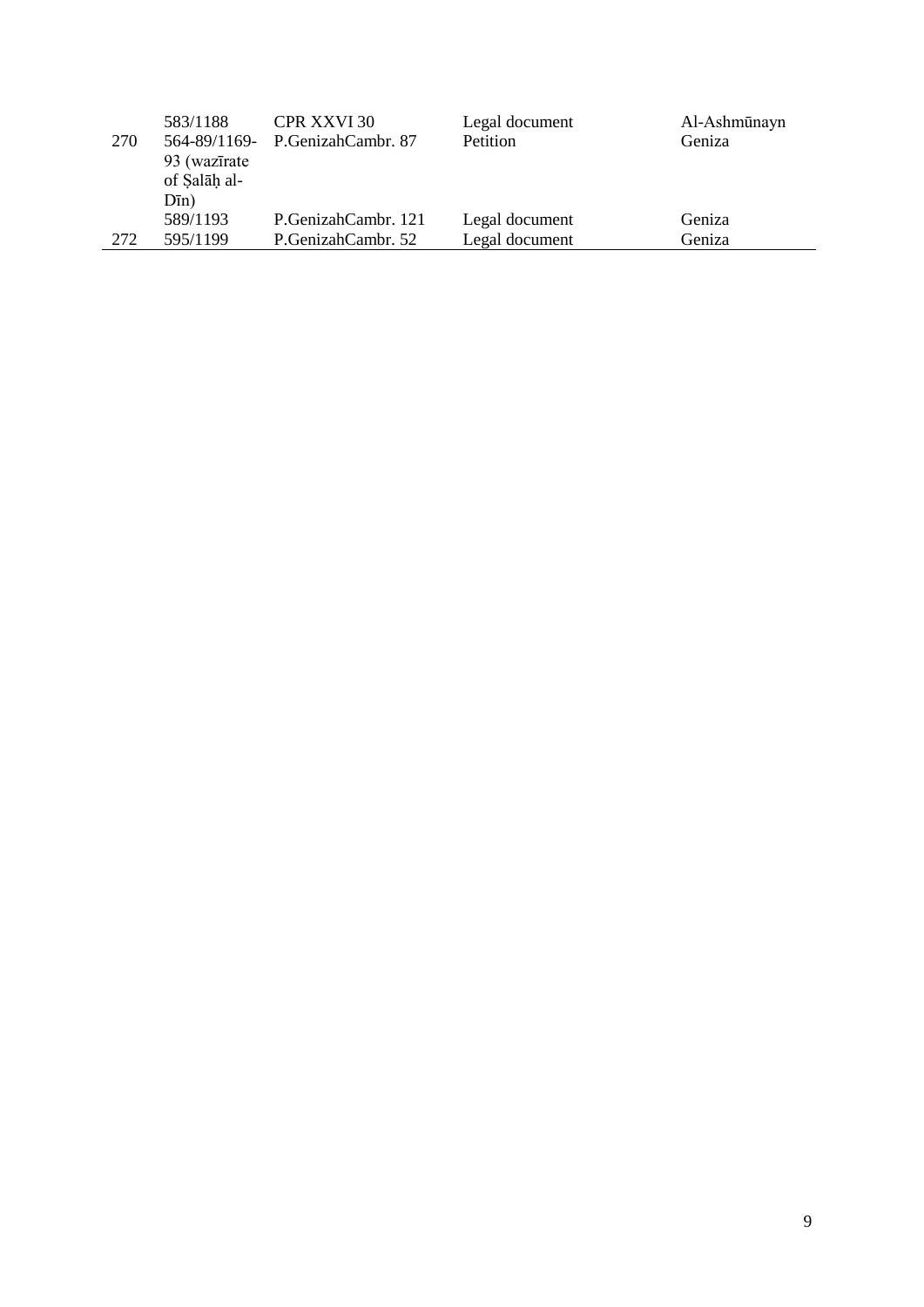# **Part 2: Undated documents**

Amongst the undated documents there is a large proportion of letters which, whilst their provenance is unknown, contain references to place-names within the text. An extra column has therefore been added in this part including this information where relevant.

| No. | Approximate                                    | Publication        | Type of                | Provenance   | Place-names             |
|-----|------------------------------------------------|--------------------|------------------------|--------------|-------------------------|
|     | century                                        |                    | document               |              | mentioned               |
| 273 | $3^{rd} - 4^{th}/9^{th} -$<br>$10^{\text{th}}$ | P.Heid.Arab. II 10 | <b>Business letter</b> | Unknown      |                         |
|     | $\zeta$ $\zeta$                                | P.Cair.Arab. V 298 | <b>Business letter</b> | Al-Ashmūnayn |                         |
|     | $\zeta$ $\zeta$                                | P.Cair.Arab. V 311 | <b>Business letter</b> | Unknown      |                         |
|     | $\zeta$ $\zeta$                                | P.Cair.Arab. V 312 | <b>Business letter</b> | Unknown      | Mentions Edfu           |
|     | $\zeta$ $\zeta$                                | P.Cair.Arab. V 324 | <b>Business letter</b> | Unknown      | Mentions Esna           |
|     | C C                                            | P.Cair.Arab. V 325 | <b>Business letter</b> | Unknown      | From Tabarīya           |
|     | $\zeta$ $\zeta$                                | P.Cair.Arab. V 326 | <b>Business letter</b> | Unknown      |                         |
| 280 | $\zeta$ $\zeta$                                | P.Cair.Arab. V 354 | Order of               | Unknown      |                         |
|     |                                                |                    | payment                |              |                         |
|     | $\zeta$ $\zeta$                                | P.Cair.Arab. V 358 | Order of               | Unknown      |                         |
|     |                                                |                    | payment                |              |                         |
|     | $\zeta$ $\zeta$                                | P.Cair.Arab. V 360 | Order of               | Unknown      |                         |
|     |                                                |                    | payment                |              |                         |
|     | $\zeta$ $\zeta$                                | CPR XVI 14         | <b>Business letter</b> | Unknown      | Mentions (?)<br>Damshīw |
|     | $\zeta$ $\zeta$                                | CPR XVI 20         | <b>Business letter</b> | Unknown      |                         |
|     | $\zeta$ $\zeta$                                | CPR XVI 22         | <b>Business letter</b> | Unknown      | Mentions Fustat         |
|     | $\zeta$ $\zeta$                                | CPR XVI 28         | Private letter         | Unknown      |                         |
|     | $\zeta$ $\zeta$                                | P.Philad.Arab. 5   | Writing exercise       | Unknown      |                         |
|     | $\zeta$ $\zeta$                                | P.Philad.Arab. 20  | Administrative         | Unknown      |                         |
|     |                                                |                    | document               |              |                         |
|     | $\zeta$ $\zeta$                                | P.Philad.Arab. 30  | Legal document         | Unknown      |                         |
| 290 | C C                                            | P.Philad.Arab. 49  | Tax receipt            | Unknown      |                         |
|     | C                                              | P.Philad.Arab. 51  | Legal document         | Unknown      |                         |
|     | C C                                            | P.Philad.Arab. 52  | Account                | Unknown      |                         |
|     | $\zeta$ $\zeta$                                | P.Philad.Arab. 53  | Account                | Unknown      |                         |
|     | $\zeta$ $\zeta$                                | P.Philad.Arab. 54  | Account                | Unknown      | (?) near Aswān          |
|     | $\zeta$ $\zeta$                                | P.Philad.Arab. 58  | Account                | Unknown      |                         |
|     | $\zeta$ $\zeta$                                | P.Philad.Arab. 59  | Account                | Unknown      |                         |
|     | $\zeta$ $\zeta$                                | P.Philad.Arab. 61  | Account                | Unknown      |                         |
|     | C                                              | P.Philad.Arab. 77  | Private letter         | Unknown      |                         |
|     | $\subset \subset$                              | P.Philad.Arab. 80  | <b>Business letter</b> | Unknown      | Mentions al-            |
|     |                                                |                    |                        |              | Bahnasā                 |
| 300 | $\zeta$ $\zeta$                                | P.Philad.Arab. 93  | Private letter         | Unknown      |                         |
|     | $\zeta$ $\zeta$                                | P.Philad.Arab. 95  | Private letter         | Unknown      |                         |
|     | $\zeta$ $\zeta$                                | P.Philad.Arab. 97  | Private letter         | Unknown      | Mentions                |
|     |                                                |                    |                        |              | Ashmūn                  |
|     | $\zeta$ $\zeta$                                | P.Philad.Arab. 98  | Private letter         | Unknown      |                         |
|     | $\zeta$ $\zeta$                                | P.Philad.Arab. 99  | Private letter         | Unknown      |                         |
|     | $\subset \subset$                              | P.Philad.Arab. 105 | Fragment               | Unknown      |                         |
|     | $\zeta$ $\zeta$                                | P.Philad.Arab. 107 | Private letter         | Unknown      |                         |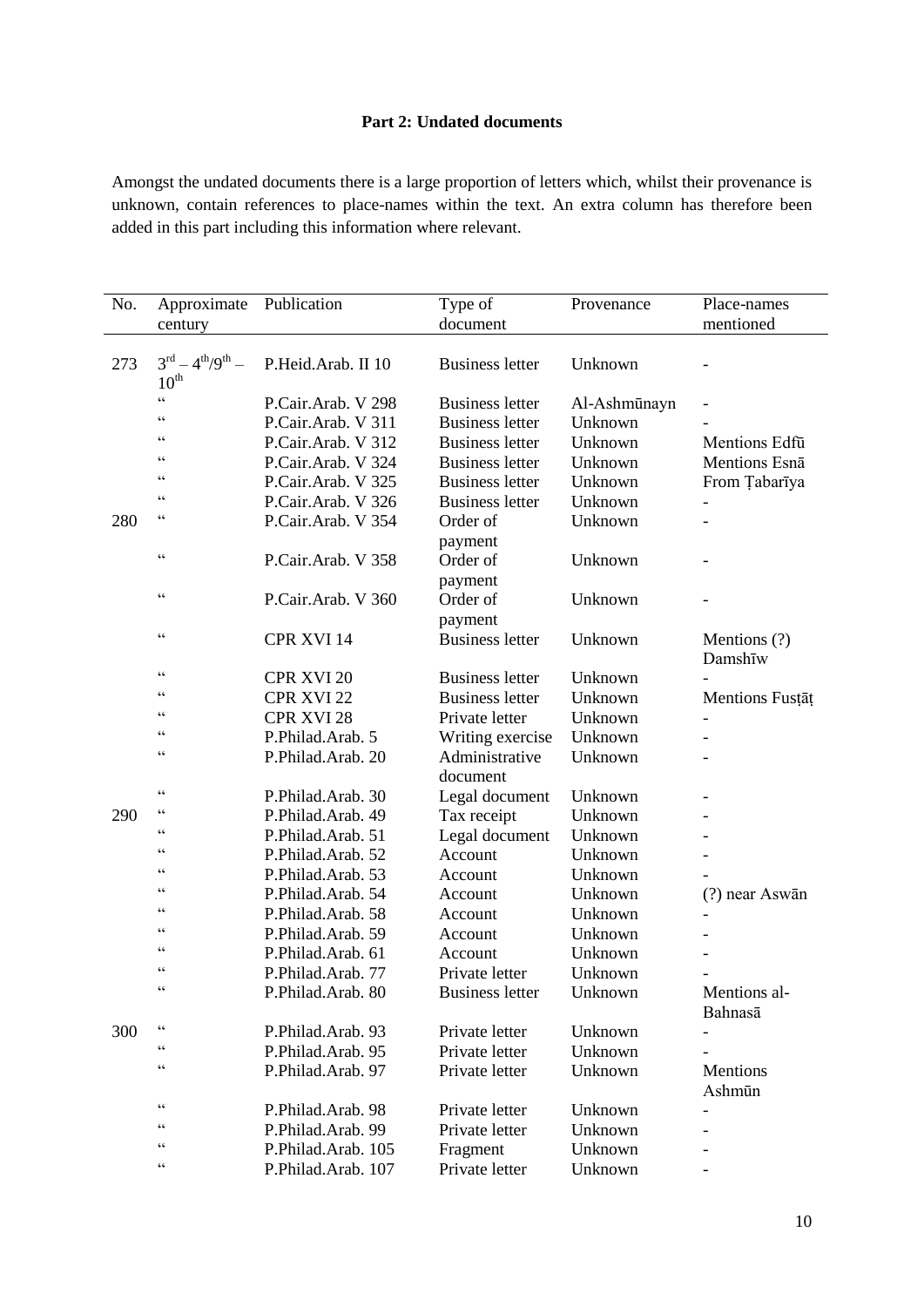|     | $\zeta$ $\zeta$<br>$\zeta$ $\zeta$ | P.Philad.Arab. 108<br>P.Vind.Arab. I 1                         | Private letter<br><b>Business letter</b> | Unknown<br>Unknown | Mentions                                                           |
|-----|------------------------------------|----------------------------------------------------------------|------------------------------------------|--------------------|--------------------------------------------------------------------|
|     | $\zeta$ $\zeta$                    | P.Vind.Arab. I 2                                               | <b>Business letter</b>                   | Unknown            | Baghdad<br>Mentions<br>Taḥnashhā, al-<br>Ashmūnayn and<br>al-Minya |
| 310 | $\zeta$ $\zeta$                    | P.Vind.Arab. I 26                                              | <b>Business letter</b>                   | Unknown            |                                                                    |
|     | $\zeta$ $\zeta$                    | P.Vind.Arab. II 17                                             | Private letter                           | Unknown            | From Fustat                                                        |
|     | $\zeta$ $\zeta$                    | P.Prag.Arab. 78                                                | Account                                  | Unknown            |                                                                    |
|     | $\zeta$ $\zeta$                    | P.Hamb.Arab. II 29                                             | <b>Business letter</b>                   | Al-Bahnasā         |                                                                    |
|     | $\zeta$ $\zeta$                    | P.Hamb.Arab. II 34                                             | <b>Business letter</b>                   | Unknown            |                                                                    |
|     | $\zeta$ $\zeta$                    | P.Hamb.Arab. II 36                                             | Private letter                           | Unknown            |                                                                    |
|     | $\zeta$ $\zeta$                    | P.Hamb.Arab. II 46                                             | <b>Business letter</b>                   | Unknown            |                                                                    |
|     | $\zeta$ $\zeta$                    | P.Hamb.Arab. II 47                                             | <b>Business letter</b>                   | Unknown            |                                                                    |
|     | C C                                | P.Hamb.Arab. II 49                                             | <b>Business letter</b>                   | Unknown            |                                                                    |
|     | $\zeta$ $\zeta$                    | P.Hamb.Arab. II 67                                             | Fragment                                 | Unknown            |                                                                    |
| 320 | $\zeta$ $\zeta$                    | P.Hamb.Arab. II. 68                                            | Fragment                                 | Unknown            |                                                                    |
|     | $\zeta$ $\zeta$                    | CPR XXI 26                                                     | Tax receipt                              | Unknown            |                                                                    |
|     | $\zeta$ $\zeta$                    | Yūsuf Rāghib (1978),<br>'Lettres arabes, I',<br><b>Annales</b> | <b>Official letter</b>                   | Unknown            |                                                                    |
|     |                                    | Islamologiques 14, 15-<br>35.5                                 |                                          |                    |                                                                    |
|     | $\zeta$ $\zeta$                    | Chrest.Khoury I 78                                             | <b>Business letter</b>                   | Al-Ashmūnayn       |                                                                    |
|     | $\subset \subset$                  | Chrest. Khoury I 82                                            | <b>Business letter</b>                   | Unknown            |                                                                    |
|     | $\zeta$ $\zeta$                    | Chrest.Khoury I 83                                             | <b>Business letter</b>                   | Unknown            |                                                                    |
|     | $\zeta$ $\zeta$                    | Chrest.Khoury I 85                                             | <b>Business letter</b>                   | Al-Ashmūnayn       |                                                                    |
|     | $\zeta$ $\zeta$                    | P.Philad.Arab. 168                                             | Fragment                                 | Unknown            |                                                                    |
|     | $\zeta$ $\zeta$                    | P.Philad.Arab. 170                                             | Fragment                                 | Unknown            |                                                                    |
|     | $\zeta$ $\zeta$                    | P.Philad.Arab. 171                                             | Fragment                                 | Unknown            |                                                                    |
| 330 | $\zeta$ $\zeta$                    | P.Philad.Arab. 172                                             | Fragment                                 | Unknown            |                                                                    |
|     | C C                                | P.Philad.Arab. 173                                             | Fragment                                 | Unknown            |                                                                    |
|     | $\zeta$ $\zeta$                    | P.Philad.Arab. 174                                             | Fragment                                 | Unknown            |                                                                    |
|     | $\zeta$ $\zeta$                    | P.Philad.Arab. 175                                             | Fragment                                 | Unknown            |                                                                    |
|     | $\epsilon$                         | P.Philad.Arab. 176                                             | Fragment                                 | Unknown            |                                                                    |
|     | $\zeta$ $\zeta$                    | P.Philad.Arab. 178                                             | Fragment                                 | Unknown            |                                                                    |
|     | $\zeta$ $\zeta$                    | P.Philad.Arab. 179                                             | Fragment                                 | Unknown            |                                                                    |
|     | $\zeta$ $\zeta$                    | P.Philad.Arab. 180                                             | Fragment                                 | Unknown            |                                                                    |
|     | Early $4^{th}/10^{th}$             | P.Vind.Arab. I 33                                              | <b>Business letter</b>                   | Unknown            |                                                                    |
|     | 4 <sup>th</sup> /10 <sup>th</sup>  | P.Heid.Arab. II 19                                             | <b>Business letter</b>                   | Unknown            | Mentions Bāwīț<br>and Bānūb                                        |
| 340 | $\zeta$ $\zeta$                    | P.Heid.Arab. II 34                                             | <b>Business letter</b>                   | Unknown            | Mentions al-<br>Mahalla                                            |
|     | $\zeta$ $\zeta$                    | P.Heid.Arab. II 35                                             | <b>Business letter</b>                   | Unknown            |                                                                    |
|     | $\zeta$ $\zeta$                    | P.Heid.Arab. II 59                                             | <b>Business letter</b>                   | Unknown            |                                                                    |
|     | $\zeta$ $\zeta$                    | P.Heid.Arab. II 60                                             | <b>Business letter</b>                   | Unknown            |                                                                    |
|     | $\zeta$ $\zeta$                    | P.Heid.Arab. II 61                                             | <b>Business letter</b>                   | Unknown            | <b>Mentions Cairo</b>                                              |
|     | $\zeta$ $\zeta$                    | P.Heid.Arab. II 62                                             | <b>Business letter</b>                   | Unknown            | Mentions al-<br>Ashmūnayn                                          |
|     | $\zeta$ $\zeta$                    | P.Berl.Arab. II 66                                             | <b>Business letter</b>                   | Unknown            | Mentions<br>Damietta                                               |
|     | $\zeta$ $\zeta$                    | P.Berl.Arab. II 67                                             | <b>Business letter</b>                   | Unknown            |                                                                    |
|     | $\zeta$ $\zeta$                    | P.Cair.Arab. V 291                                             | <b>Business letter</b>                   | Unknown            | Mentions al-<br>Dākhila,                                           |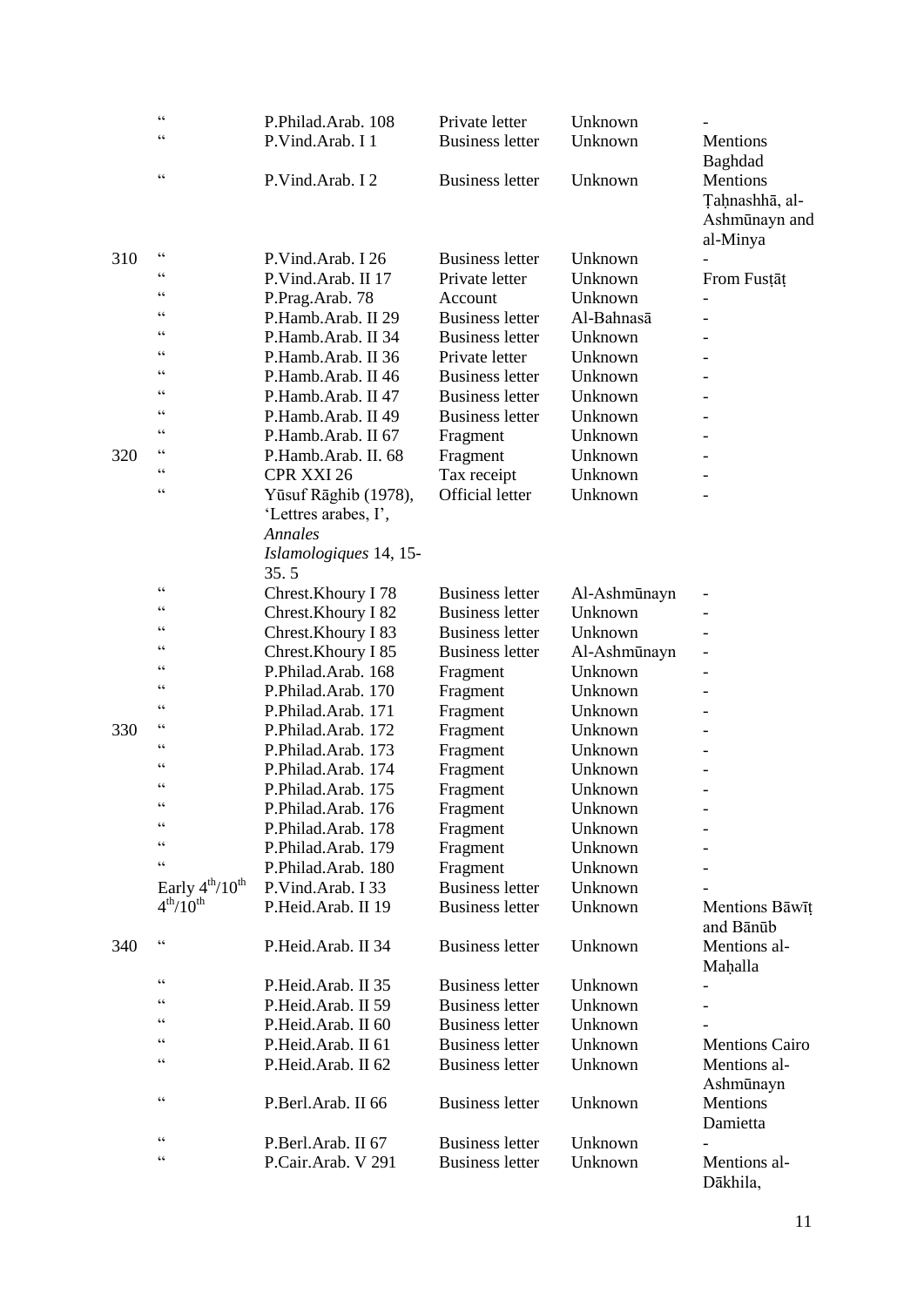|     |                   |                     |                        |              | Bankhīt and               |
|-----|-------------------|---------------------|------------------------|--------------|---------------------------|
|     | $\subset \subset$ |                     |                        |              | Aswān                     |
|     | $\zeta$ $\zeta$   | P.Cair.Arab. V 293  | <b>Business letter</b> | Al-Ashmūnayn | $\overline{\phantom{0}}$  |
| 350 | C                 | P.Cair.Arab. V 299  | <b>Business letter</b> | Edfū         |                           |
|     | C C               | P.Cair.Arab. V 300  | <b>Business letter</b> | Edfū         |                           |
|     | C C               | P.Cair.Arab. V 302  | <b>Business letter</b> | Unknown      |                           |
|     | $\zeta$ $\zeta$   | P.Cair.Arab. V 307  | <b>Business letter</b> | Al-Ashmūnayn |                           |
|     | $\zeta$ $\zeta$   | P.Cair.Arab. V 316  | <b>Business letter</b> | Unknown      |                           |
|     | $\zeta$ $\zeta$   | P.Cair.Arab. V 327  | <b>Business letter</b> | Unknown      | Mentions Fustat           |
|     | $\zeta$ $\zeta$   | P.Cair.Arab. V 328  | <b>Business letter</b> | Al-Ashmūnayn |                           |
|     | $\subset \subset$ | P.Cair.Arab. V 329  | <b>Business letter</b> | Al-Ashmūnayn |                           |
|     | $\zeta$ $\zeta$   | P.Cair.Arab. V 330  | <b>Business letter</b> | Unknown      |                           |
|     | $\subset \subset$ | P.Cair.Arab. V 331  | <b>Business letter</b> | Unknown      | Mentions Taḥā             |
| 360 | $\zeta$ $\zeta$   | P.Cair.Arab. V 349  | <b>Business letter</b> | Unknown      |                           |
|     |                   | P.Cair.Arab. VI 380 | Account                | $(?)$ Al-    |                           |
|     | $\zeta$ $\zeta$   |                     |                        | Ashmūnayn    |                           |
|     | $\zeta$ $\zeta$   | P.Cair.Arab. VI 383 | Account                | Al-Ashmūnayn |                           |
|     | $\subset \subset$ | P.Cair.Arab. VI 387 | Account                | Al-Bahnasā   |                           |
|     | $\zeta$ $\zeta$   | P.Cair.Arab. VI 396 | Account                | Al-Ashmūnayn |                           |
|     | $\subset \subset$ | P.Cair.Arab. VI 397 | Account                | Al-Ashmūnayn | $\overline{\phantom{0}}$  |
|     | $\zeta$ $\zeta$   | P.Cair.Arab. VI 403 | Account                | Al-Ashmūnayn | $\overline{\phantom{0}}$  |
|     | C C               | P.Cair.Arab. VI 408 | Account                | Al-Ashmūnayn | $\overline{a}$            |
|     | C C               | P.Cair.Arab. VI 412 | Account                | Unknown      |                           |
|     | $\subset \subset$ | <b>CPR XVI 29</b>   | Private letter         | Unknown      |                           |
| 370 | C C               | P.Philad.Arab. 35   | Legal document         | Unknown      |                           |
|     | $\zeta$ $\zeta$   | P.Philad.Arab. 109  | Private letter         | Unknown      |                           |
|     |                   | P.Vind.Arab. I 3    | <b>Business letter</b> | Unknown      | Mentions (?)              |
|     |                   |                     |                        |              | Madīnat al-               |
|     | C C               | P.Vind.Arab. I 4    | <b>Business letter</b> | Unknown      | Fayyūm                    |
|     | $\zeta$ $\zeta$   | P.Vind.Arab. I 11   | <b>Business letter</b> | Unknown      |                           |
|     | $\zeta$ $\zeta$   |                     |                        |              |                           |
|     |                   | P.Vind.Arab. I 12   | <b>Business letter</b> | Unknown      | From al-Jīza;             |
|     | $\zeta$ $\zeta$   |                     | <b>Business letter</b> |              | mentions Fustat           |
|     |                   | P.Vind.Arab. I 13   |                        | Unknown      | To Shunbār, al-           |
|     | $\epsilon$        |                     | <b>Business letter</b> |              | Buhayra                   |
|     | $\subset \subset$ | P.Vind.Arab. I 14   |                        | Unknown      |                           |
|     | $\zeta$ $\zeta$   | P.Vind.Arab. I 15   | <b>Business letter</b> | Unknown      |                           |
|     |                   | P.Vind.Arab. I 20   | <b>Business letter</b> | Unknown      | Mentions                  |
|     |                   |                     |                        |              | Ashmūn                    |
|     |                   |                     |                        |              | and <sub>Tah</sub> a, al- |
|     | $\subset \subset$ |                     |                        |              | Ashmūnayn                 |
| 380 | $\zeta$ $\zeta$   | P.Vind.Arab. I 24   | <b>Business letter</b> | Unknown      |                           |
|     |                   | P.Vind.Arab. I 28   | <b>Business letter</b> | Unknown      | Mentions al-              |
|     |                   |                     |                        |              | Ramlatayn, al-            |
|     | $\subset \subset$ |                     |                        |              | Sharqīya                  |
|     | $\subset \subset$ | P.Vind.Arab. I 29   | <b>Business letter</b> | Unknown      |                           |
|     | $\subset \subset$ | P.Vind.Arab. I 30   | <b>Business letter</b> | Unknown      |                           |
|     | $\zeta$ $\zeta$   | P.Vind.Arab. I 31   | <b>Business letter</b> | Unknown      |                           |
|     | $\zeta$ $\zeta$   | P.Vind Arab. I 32   | <b>Business letter</b> | Unknown      |                           |
|     | $\subset \subset$ | P.Vind.Arab. I 34   | <b>Business letter</b> | Unknown      |                           |
|     | C C               | P.Vind.Arab. I 49   | <b>Business letter</b> | Unknown      | Mentions Fustat           |
|     | C C               | P.Vind.Arab. I 56   | <b>Business letter</b> | Unknown      |                           |
|     | $\zeta$ $\zeta$   | P.Vind.Arab. I 57   | <b>Business letter</b> | Unknown      |                           |
| 390 | $\zeta$ $\zeta$   | P.Vind.Arab. I 64   | <b>Business letter</b> | Unknown      |                           |
|     |                   | P.Vind.Arab. II 1   | Private letter         | Unknown      |                           |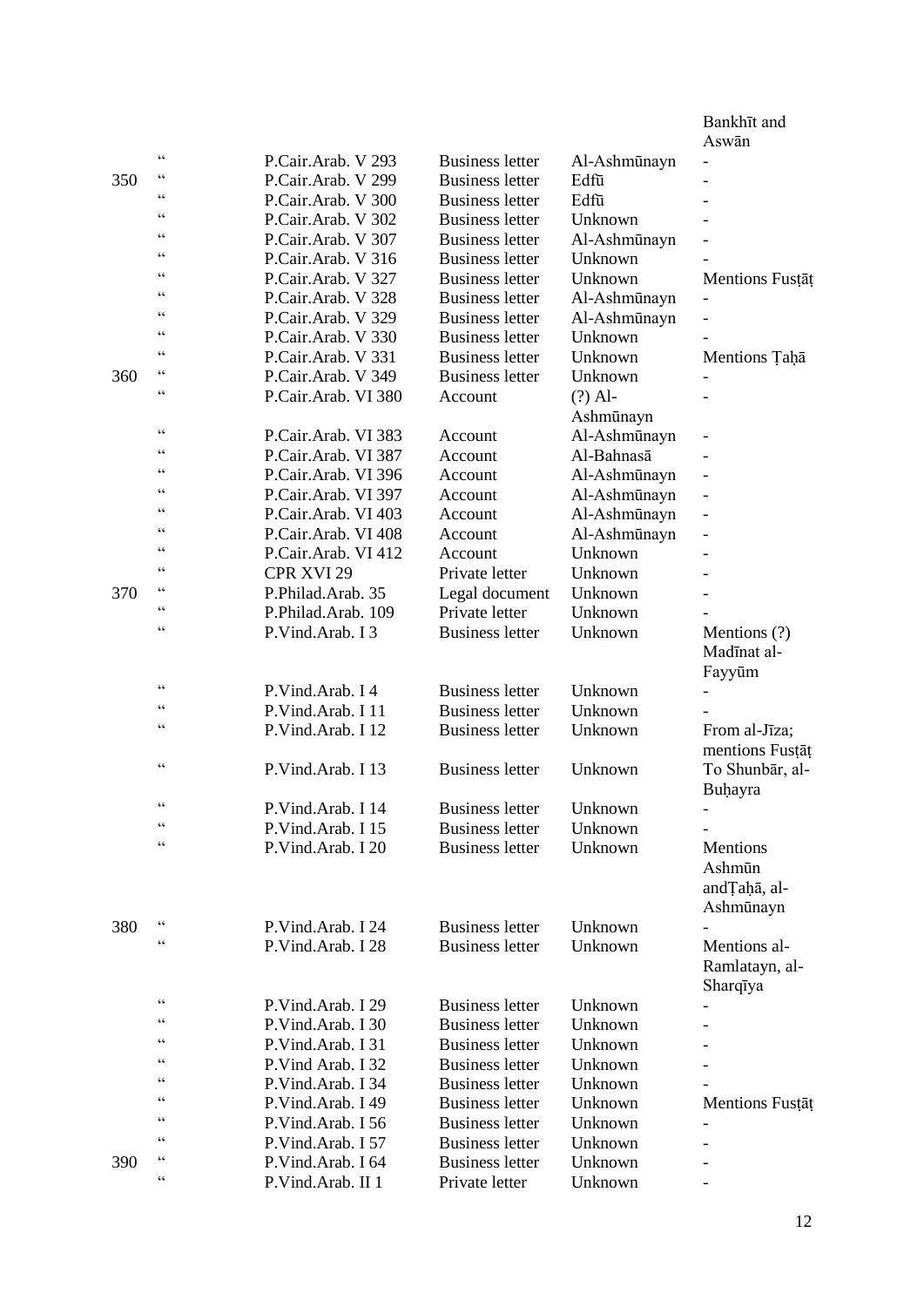|     | $\zeta$ $\zeta$                                   | P.Vind.Arab. II 2     | Private letter             | Unknown      | $(?)$ Fūkh, al-<br>Gharbīya                       |
|-----|---------------------------------------------------|-----------------------|----------------------------|--------------|---------------------------------------------------|
|     | $\zeta$ $\zeta$                                   | P.Vind.Arab. II 5     | Private letter             | Unknown      |                                                   |
|     | $\zeta$ $\zeta$                                   | P.Vind.Arab. II 18    | Private letter             | Unknown      |                                                   |
|     | $\zeta$ $\zeta$                                   | P.Vind.Arab. II 19    | Private letter             | Unknown      |                                                   |
|     | $\zeta$ $\zeta$                                   | P.Vind.Arab. II 21    | Private letter             | Unknown      | To al-<br>Ashmūnayn                               |
|     | $\zeta$ $\zeta$                                   | P.Vind.Arab. II 22    | Private letter             | Unknown      |                                                   |
|     | $\zeta$ $\zeta$                                   | P.Vind.Arab. II 32    | Private letter             | Unknown      |                                                   |
|     | $\zeta$ $\zeta$                                   | P.Vind.Arab. II 33    | Private letter             | Unknown      |                                                   |
| 400 | $\zeta$ $\zeta$                                   | P.Vind.Arab. II 34    | Private letter             | Unknown      |                                                   |
|     | $\zeta$ $\zeta$                                   | P.Vind.Arab. II 52    | <b>Official letter</b>     | Unknown      | From Cairo to<br>Baramkīm                         |
|     | $\zeta$ $\zeta$                                   | P.Vind.Arab. III 16   | <b>Official letter</b>     | Unknown      |                                                   |
|     | $\zeta$ $\zeta$                                   | P.Vind.Arab. III 18   | Official letter            | Unknown      |                                                   |
|     | $\zeta$ $\zeta$                                   | P.Vind.Arab. III 19   | <b>Official letter</b>     | Unknown      |                                                   |
|     | $\zeta$ $\zeta$                                   | P.Vind.Arab. III 20   | <b>Official letter</b>     | Unknown      | Mentions al-<br>Lāhun and<br>Dalāș, al-<br>Fayyūm |
|     | $\zeta$ $\zeta$                                   | P.Vind.Arab. III 22   | <b>Official letter</b>     | Unknown      |                                                   |
|     | $\zeta$ $\zeta$                                   | P.Vind.Arab. III 23   | <b>Official letter</b>     | Unknown      | Mentions<br>Ansina, al-<br>Ashmūnayn              |
|     | $\zeta$ $\zeta$                                   | P.Vind.Arab. III 38   | <b>Official letter</b>     | Unknown      | Mentions al-<br>Ashmūnayn                         |
|     | $\zeta$ $\zeta$                                   | P.Vind.Arab. III 39   | <b>Official letter</b>     | Unknown      | -                                                 |
| 410 | $\zeta$ $\zeta$                                   | P.Vind.Arab. III 64   | <b>Official letter</b>     | Unknown      | $\overline{\phantom{0}}$                          |
|     | $\zeta$ $\zeta$                                   | P.Khalili. II 24      | Administrative<br>document | Unknown      | $\qquad \qquad -$                                 |
|     | $\zeta$ $\zeta$                                   | <b>CPR XXVI 42</b>    | Receipt                    | Unknown      |                                                   |
|     | $\zeta$ $\zeta$                                   | P.World, p. 156       | Account                    | Unknown      |                                                   |
|     | $\zeta$ $\zeta$                                   | P.World, p. 173       | <b>Business letter</b>     | Unknown      |                                                   |
|     | $\zeta$ $\zeta$                                   | P.Steuerquittungen 39 | Tax receipt                | Unknown      |                                                   |
|     | $\zeta$ $\zeta$                                   | P.Prag.Arab. 7        | Legal document             | Unknown      |                                                   |
|     | $\epsilon$                                        | P.Prag.Arab. 9        | Writing exercise           | Al-Ashmūnayn |                                                   |
|     | $\subset \subset$                                 | P.Prag.Arab. 56       | <b>Business letter</b>     | Unknown      |                                                   |
|     | $\zeta$ $\zeta$                                   | P.Prag.Arab. 66       | <b>Business letter</b>     | Unknown      |                                                   |
| 420 | $\zeta$ $\zeta$                                   | P.Prag.Arab. 67       | List                       | Unknown      |                                                   |
|     | $\zeta$ $\zeta$                                   | P.Prag.Arab. 72       | List                       | Unknown      |                                                   |
|     | C                                                 | P.Prag.Arab. 73       | List                       | Unknown      |                                                   |
|     | C C                                               | P.Prag.Arab. 76       | List                       | Unknown      |                                                   |
|     | $\boldsymbol{\varsigma}$ $\boldsymbol{\varsigma}$ | P.Prag.Arab. 86       | Administrative<br>document | Unknown      |                                                   |
|     | $\zeta$ $\zeta$                                   | P.Prag.Arab. 87       | Administrative<br>document | Unknown      |                                                   |
|     | $\zeta$ $\zeta$                                   | P.Prag.Arab. 89       | Administrative<br>document | Unknown      |                                                   |
|     | $\zeta$ $\zeta$                                   | P.Prag.Arab. 90       | Administrative<br>document | Ikhmīm       |                                                   |
|     | $\zeta$ $\zeta$                                   | P.Prag.Arab. 91       | Account                    | Unknown      |                                                   |
|     | C C                                               | P.Prag.Arab. 96       | <b>Official letter</b>     | Unknown      |                                                   |
| 430 | C C                                               | P.Hamb.Arab. II 50    | <b>Business letter</b>     | Unknown      |                                                   |
|     | $\zeta$ $\zeta$                                   | P.Hamb.Arab. II 51    | <b>Business letter</b>     | Unknown      |                                                   |
|     | $\zeta$ $\zeta$                                   | P.Hamb.Arab. II 52    | Private letter             | Unknown      |                                                   |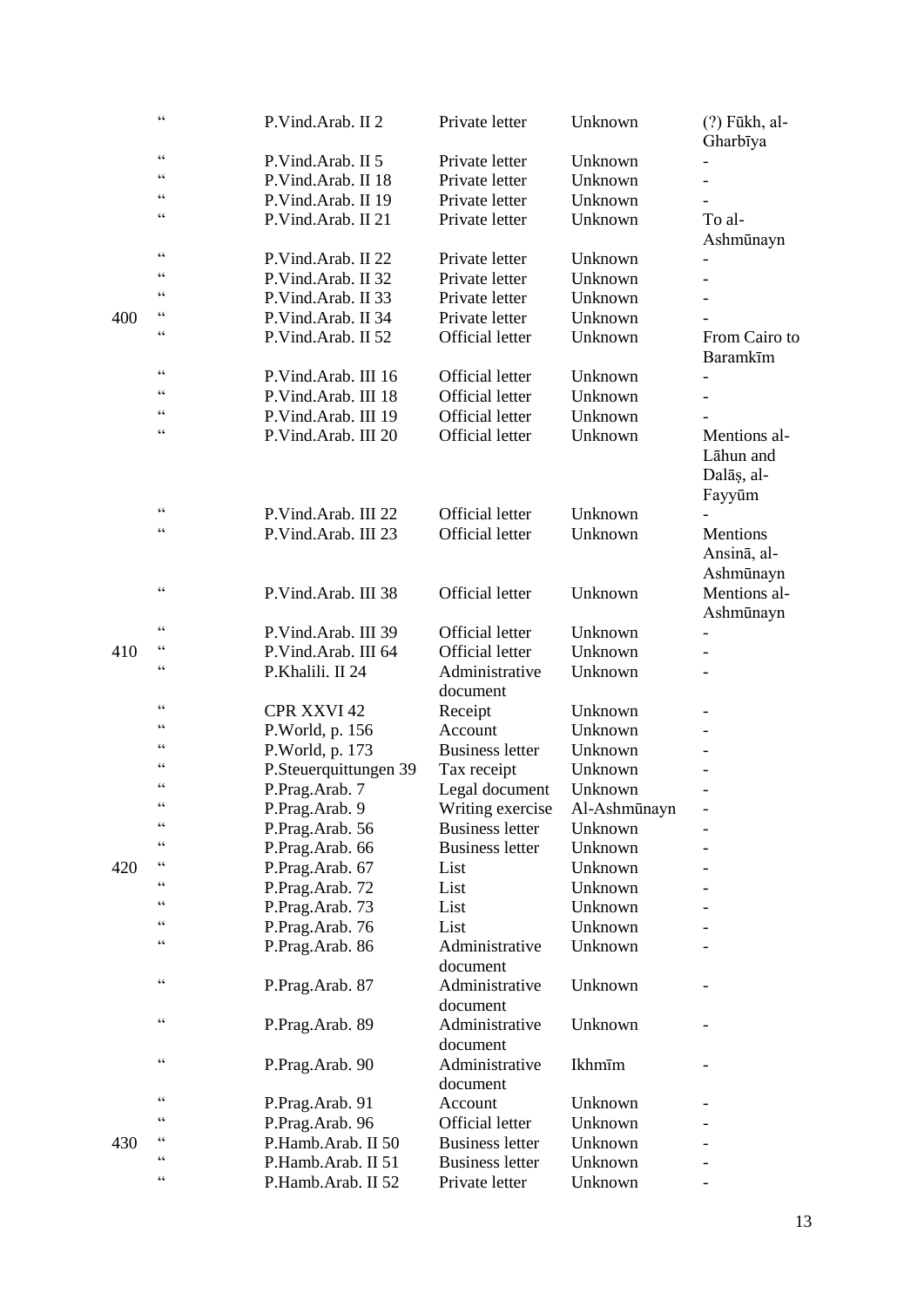|     | $\zeta$ $\zeta$                                | P.Hamb.Arab. II 54    | <b>Business letter</b>             | Prob. al-<br>Ashmūnayn |                            |
|-----|------------------------------------------------|-----------------------|------------------------------------|------------------------|----------------------------|
|     | $\zeta$ $\zeta$                                | CPR XXXII 1           | Private letter                     | Unknown                | From al-<br>Warrāda,       |
|     |                                                |                       |                                    |                        | mentions al-<br>'Arīsh     |
|     | $\zeta$ $\zeta$                                | <b>CPR XXXII 2</b>    | Private letter                     | Unknown                |                            |
|     | $\zeta$ $\zeta$                                | <b>CPR XXXII 3</b>    | Private letter                     | Unknown                | From al-Ramla<br>to Fustat |
|     | $\zeta$ $\zeta$                                | <b>CPR XXXII 4</b>    | <b>Business letter</b>             | Unknown                |                            |
|     | $\zeta$ $\zeta$                                | <b>CPR XXXII 7</b>    | <b>Business letter</b>             | Unknown                | To Fustat                  |
|     | $\zeta$ $\zeta$                                | <b>CPR XXXII 8</b>    | <b>Business letter</b>             | Unknown                |                            |
| 440 | $\zeta$ $\zeta$                                | CPR XXXII 9           | <b>Business letter</b>             | Unknown                | To Fustat                  |
|     | $\zeta$ $\zeta$                                | <b>CPR XXXII 10</b>   | <b>Business letter</b>             | Unknown                | Mecca to Fusțāț            |
|     | $\zeta$ $\zeta$                                | CPR XXXII 11          | <b>Business letter</b>             | Unknown                |                            |
|     | $\zeta$ $\zeta$                                | Chrest.Khoury I 79    | <b>Business letter</b>             | Al-Ashmūnayn           |                            |
|     | $\zeta$ $\zeta$                                | Chrest. Khoury I 81   | <b>Business letter</b>             | Al-Ashmūnayn           |                            |
|     | $\zeta$ $\zeta$                                | Chrest.Khoury II 31   | <b>Business letter</b>             | Al-Ashmūnayn           |                            |
|     | $\zeta$ $\zeta$                                | Chrest.Khoury II 35   | Legal document                     | Al-Ashmūnayn           |                            |
|     | $\zeta$ $\zeta$                                | Chrest.Khoury II 36   | Legal document                     | Al-Ashmūnayn           |                            |
|     | Late                                           | P.Hamb.Arab. II 39    | <b>Business letter</b>             | Unknown                |                            |
|     | $4^{\text{th}}$ /early $11^{\text{th}}$        |                       |                                    |                        |                            |
|     | $4^{th} - 5^{th}/10^{th}$<br>$-11^{\text{th}}$ | P.Berl.Arab. II 81    | Private letter                     | Unknown                |                            |
| 450 | $\zeta$ $\zeta$                                | P.Cair.Arab. II 113   | Legal document                     | Unknown                |                            |
|     | $\zeta$ $\zeta$                                | P.Cair.Arab. VI 387   | List                               | Al-Bahnasā             |                            |
|     | $\zeta$ $\zeta$                                | P.Philad.Arab. 5      | Legal document                     | Unknown                |                            |
|     | $\zeta$ $\zeta$                                | P.Philad.Arab. 62     | Account                            | Unknown                |                            |
|     | $\zeta$ $\zeta$                                | P.Philad.Arab. 63     | Account                            | Unknown                |                            |
|     | $\zeta$ $\zeta$                                | P.Philad.Arab. 64     | Account                            | Unknown                |                            |
|     | $\zeta$ $\zeta$                                | P.Philad.Arab.65      | Account                            | Unknown                |                            |
|     | $\zeta$ $\zeta$                                | P.Philad.Arab. 65     | Account                            | Unknown                |                            |
|     | $\zeta$ $\zeta$                                | P.Philad.Arab. 111    | <b>Business letter</b>             | Unknown                |                            |
|     | $\zeta$ $\zeta$                                | P.Vind.Arab. III 47   | <b>Official letter</b>             | Unknown                |                            |
| 460 | $\zeta$ $\zeta$                                | CPR XXVI 9            | Legal document                     | <b>Barkūt</b>          |                            |
|     | $\subset \subset$                              | P.Steuerquittungen 35 | Tax receipt                        | Unknown                |                            |
|     | $\zeta$ $\zeta$                                | P.Steuerquittungen 40 | Tax receipt                        | Unknown                |                            |
|     | C                                              | P.Steuerquittungen 41 | Tax receipt                        | Unknown                |                            |
|     | C                                              | P.Steuerquittungen 42 | Tax receipt                        | Unknown                |                            |
|     | $\zeta$ $\zeta$                                | P.Steuerquittungen 43 | Tax receipt                        | Unknown                |                            |
|     | $\zeta$ $\zeta$                                | P.Steuerquittungen 44 | Tax receipt                        | Unknown                |                            |
|     | $\zeta$ $\zeta$                                | P.Prag.Arab. 32       | Administrative<br>document         | Al-Ashmūnayn           |                            |
|     | $\zeta$ $\zeta$                                | P.Prag.Arab. 33       | Administrative<br>document         | Unknown                |                            |
|     | $\zeta$ $\zeta$                                | P.Prag.Arab. 36       | Administrative                     | Al-Fayyūm              |                            |
| 470 | $\zeta$ $\zeta$                                | P.Prag.Arab. 37       | document<br>Administrative         | Al-Fayyūm              |                            |
|     | $\zeta$ $\zeta$                                | P.Prag.Arab. 38       | document<br>Administrative         | Al-Fayyūm              |                            |
|     | $\zeta$ $\zeta$                                | P.Prag.Arab. 44       | document<br>Administrative         | Al-Ashmūnayn           |                            |
|     | $\zeta$ $\zeta$                                | <b>CPR XXXII 5</b>    | document<br><b>Business letter</b> | Unknown                |                            |
|     | $\zeta$ $\zeta$                                | Gaubert and Mouton    | Legal document                     | Naqlūn                 |                            |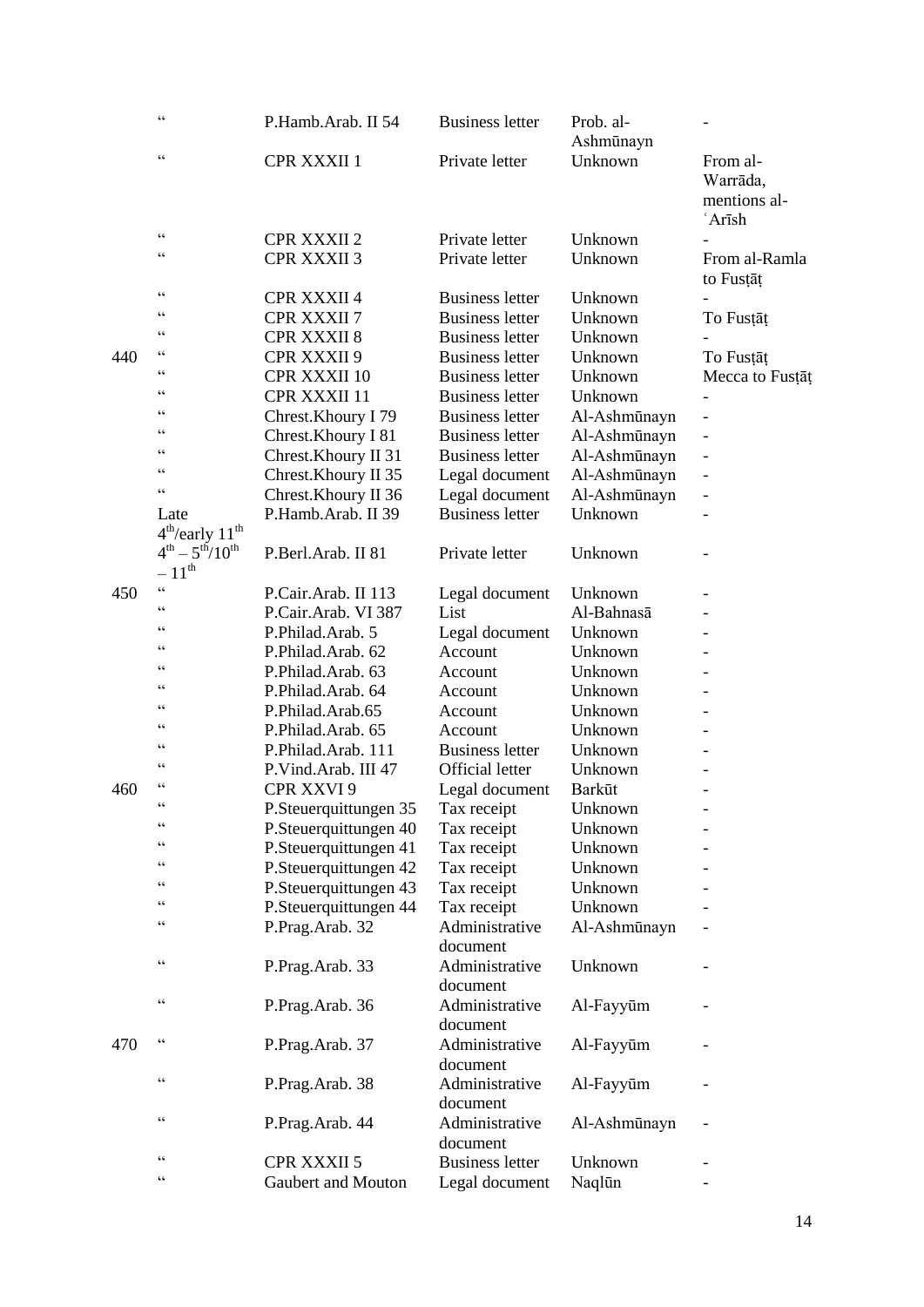|     |                                                   | 2014, 27           |                        |              |                          |
|-----|---------------------------------------------------|--------------------|------------------------|--------------|--------------------------|
|     | $\zeta$ $\zeta$                                   | Gaubert and Mouton | Legal document         | Naqlūn       |                          |
|     |                                                   | 2014, 34           |                        |              |                          |
|     | $\zeta$ $\zeta$                                   | Gaubert and Mouton | <b>Business letter</b> | Naqlūn       |                          |
|     |                                                   | 2014, 35           |                        |              |                          |
|     | $\zeta$ $\zeta$                                   | Gaubert and Mouton | <b>Business letter</b> | Naqlūn       |                          |
|     |                                                   | 2014, 36           |                        |              |                          |
|     | $\zeta$ $\zeta$                                   | Gaubert and Mouton | <b>Business letter</b> | Naqlūn       |                          |
|     |                                                   | 2014, 37           |                        |              |                          |
|     | $\zeta$ $\zeta$                                   | Gaubert and Mouton | <b>Business letter</b> | Naqlūn       |                          |
|     |                                                   | 2014, 38           |                        |              |                          |
| 480 | $\zeta$ $\zeta$                                   | Gaubert and Mouton | <b>Business letter</b> | Naqlūn       |                          |
|     |                                                   | 2014, 39           |                        |              |                          |
|     | $\zeta$ $\zeta$                                   | Gaubert and Mouton | <b>Business letter</b> | Naqlūn       |                          |
|     |                                                   | 2014, 40           |                        |              |                          |
|     | $\zeta$ $\zeta$                                   | Gaubert and Mouton | <b>Business letter</b> | Naqlūn       |                          |
|     |                                                   | 2014, 41           |                        |              |                          |
|     | $\zeta$ $\zeta$                                   | Gaubert and Mouton | <b>Business letter</b> | Naqlūn       |                          |
|     |                                                   | 2014, 42           |                        |              |                          |
|     | $\zeta$ $\zeta$                                   | Gaubert and Mouton | <b>Business letter</b> | Naqlūn       |                          |
|     |                                                   | 2014, 44           |                        |              |                          |
|     | $\zeta$ $\zeta$                                   | Gaubert and Mouton | <b>Business letter</b> | Naqlūn       |                          |
|     |                                                   | 2014, 45           |                        |              |                          |
|     | Early $5^{\text{th}}/11^{\text{th}}$              | P.GenizahCambr. 7  | Legal document         | Geniza       |                          |
|     | $5^{th}/11^{th}$                                  | P.Heid.Arab. II 13 | <b>Business letter</b> | Unknown      |                          |
|     | $\zeta$ $\zeta$                                   | P.Heid.Arab. II 14 | <b>Business letter</b> | Unknown      |                          |
|     | $\zeta$ $\zeta$                                   | P.Heid.Arab. II 22 | Private letter         | Unknown      |                          |
| 490 | $\zeta$ $\zeta$                                   | P.Heid.Arab. II 36 | <b>Business letter</b> | Unknown      |                          |
|     | C C                                               | P.Heid.Arab. II 37 | <b>Business letter</b> | Unknown      |                          |
|     | $\zeta$ $\zeta$                                   | P.Heid.Arab. II 38 | <b>Business letter</b> | Unknown      |                          |
|     | C C                                               | P.Heid.Arab. II 44 | <b>Business letter</b> | Unknown      |                          |
|     | $\zeta$ $\zeta$                                   | P.Heid.Arab. II 63 | Private letter         | Unknown      |                          |
|     | $\boldsymbol{\varsigma}$ $\boldsymbol{\varsigma}$ | P.Heid.Arab. II 64 | <b>Business letter</b> | Unknown      | (?) To Cairo             |
|     | $\zeta$ $\zeta$                                   | P.Heid.Arab. II 65 | Private letter         | Unknown      |                          |
|     | $\zeta$ $\zeta$                                   | P.Berl.Arab. II 31 | <b>Official letter</b> | Unknown      | Mentions                 |
|     |                                                   |                    |                        |              | Nasahna, al-             |
|     |                                                   |                    |                        |              | Gharbīya                 |
|     | $\zeta$ $\zeta$                                   | P.Berl.Arab. II 32 | <b>Official letter</b> | Al-Ashmūnayn |                          |
|     | $\zeta$ $\zeta$                                   | P.Berl.Arab. II 33 | <b>Business letter</b> | Unknown      |                          |
| 500 | $\boldsymbol{\varsigma}$ $\boldsymbol{\varsigma}$ | P.Berl.Arab. II 34 | <b>Business letter</b> | Unknown      | Mentions                 |
|     |                                                   |                    |                        |              | Mallawī, al-             |
|     |                                                   |                    |                        |              | Minya                    |
|     | $\zeta$ $\zeta$                                   | P.Berl.Arab. II 35 | <b>Official letter</b> | Unknown      | Mentions al-             |
|     |                                                   |                    |                        |              | Fayyūm                   |
|     | $\zeta$ $\zeta$<br>$\zeta$ $\zeta$                | P.Berl.Arab. II 36 | <b>Business letter</b> | Unknown      |                          |
|     | C C                                               | P.Berl.Arab. II 37 | <b>Business letter</b> | Unknown      |                          |
|     | $\zeta$ $\zeta$                                   | P.Berl.Arab. II 68 | <b>Business letter</b> | Unknown      |                          |
|     | C C                                               | P.Berl.Arab. II 69 | <b>Business letter</b> | Unknown      |                          |
|     | C                                                 | P.Berl.Arab. II 70 | <b>Business letter</b> | Unknown      |                          |
|     | C C                                               | P.Berl.Arab. II 82 | <b>Business letter</b> | Unknown      |                          |
|     | C C                                               | P.Berl.Arab. II 83 | Private letter         | Unknown      |                          |
|     | $\zeta$ $\zeta$                                   | P.Cair.Arab. II 75 | Legal document         | Unknown      |                          |
| 510 |                                                   | P.Philad.Arab. 78  | <b>Business letter</b> | Unknown      | From Cairo to            |
|     | $\zeta$ $\zeta$                                   |                    |                        |              | al-Fayyūm                |
|     |                                                   | P.Vind.Arab. I 5   | <b>Business letter</b> | Unknown      | $\overline{\phantom{0}}$ |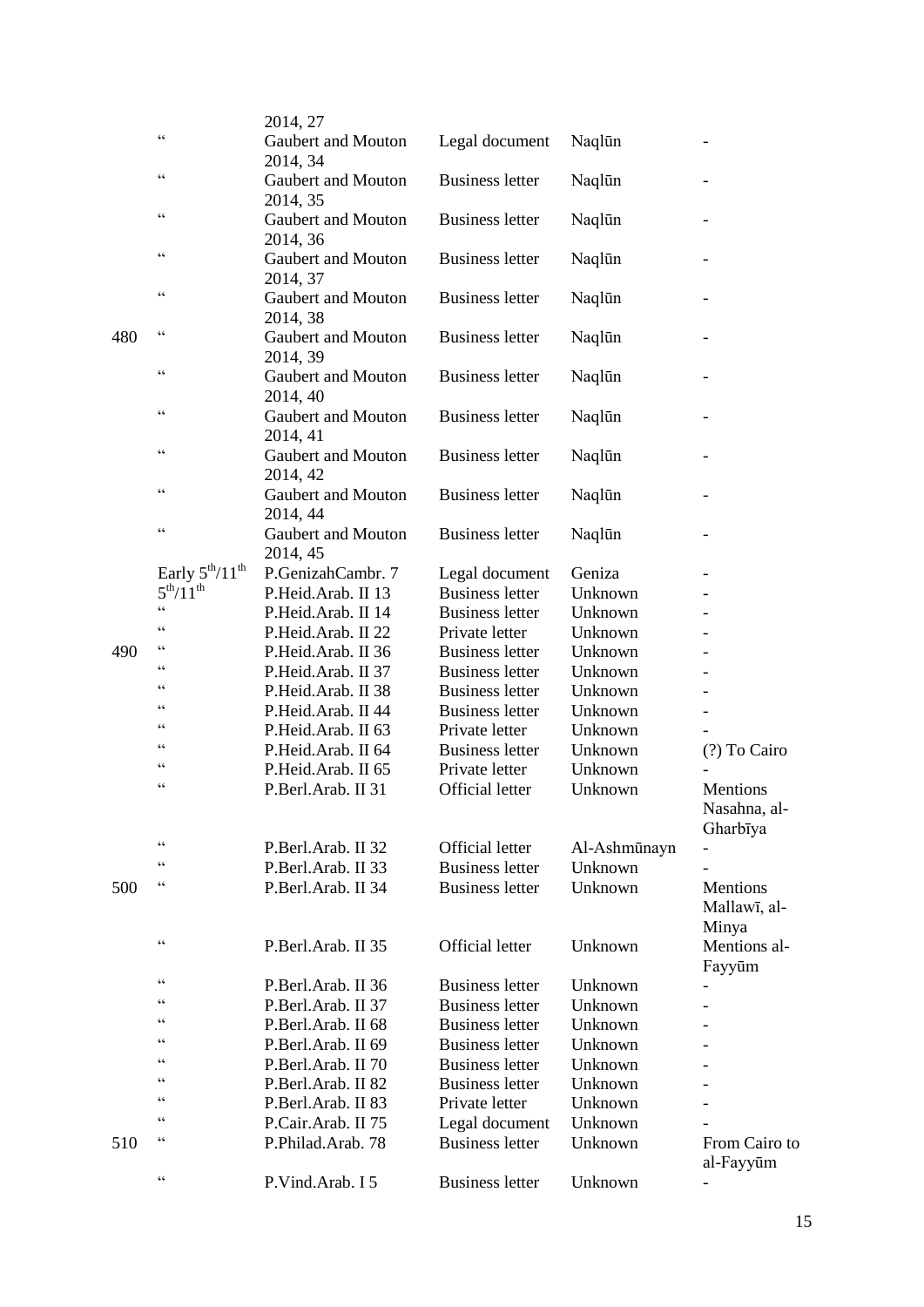|     | $\zeta$ $\zeta$                    | P.Vind.Arab. I 6    | <b>Business letter</b> | Unknown |                                                                     |
|-----|------------------------------------|---------------------|------------------------|---------|---------------------------------------------------------------------|
|     | $\zeta \zeta$                      | P.Vind.Arab. I 7    | <b>Business letter</b> | Unknown | Mentions al-<br>Fayyūm                                              |
|     | $\zeta \zeta$                      | P.Vind.Arab. I 16   | <b>Business letter</b> | Unknown |                                                                     |
|     | $\zeta \zeta$                      | P.Vind.Arab. I 17   | <b>Business letter</b> | Unknown |                                                                     |
|     | $\zeta \zeta$                      | P.Vind.Arab. I 18   | <b>Business letter</b> | Unknown |                                                                     |
|     | $\epsilon$                         | P.Vind.Arab. I 19   | <b>Business letter</b> | Unknown | Mentions,<br>Fustāt, al-<br>Ashmūnayn and<br>Ismant, al-<br>Bahnasā |
|     | $\zeta$ $\zeta$                    | P.Vind.Arab. I 21   | <b>Business letter</b> | Unknown | Mentions<br>Nuwayra, al-<br>Bahnasā                                 |
|     | $\zeta$ $\zeta$                    | P.Vind.Arab. I 22   | <b>Business letter</b> | Unknown |                                                                     |
| 520 | $\zeta$ $\zeta$                    | P.Vind.Arab. I 23   | <b>Business letter</b> | Unknown | Mentions Fustat                                                     |
|     | $\epsilon$                         | P.Vind.Arab. I 35   | <b>Business letter</b> | Unknown |                                                                     |
|     | $\zeta \zeta$                      | P.Vind.Arab. I 36   | <b>Business letter</b> | Unknown | To al-<br>Ashmūnayn                                                 |
|     | $\zeta \zeta$                      | P.Vind.Arab. I 37   | <b>Business letter</b> | Unknown |                                                                     |
|     | $\epsilon$                         | P.Vind.Arab. I 50   | <b>Business letter</b> | Unknown | From Maysāra,<br>al-Ashmūnayn                                       |
|     | $\zeta$ $\zeta$                    | P.Vind.Arab. I 51   | <b>Business letter</b> | Unknown | Mentions<br>Taḥnashhā, al-<br>Ashmūnayn                             |
|     | $\epsilon$                         | P.Vind.Arab. I 52   | <b>Business letter</b> | Unknown |                                                                     |
|     | $\zeta \zeta$                      | P.Vind.Arab. I 53   | <b>Business letter</b> | Unknown |                                                                     |
|     | $\epsilon$                         | P.Vind.Arab. I 54   | <b>Business letter</b> | Unknown |                                                                     |
|     | $\zeta$ $\zeta$                    | P.Vind.Arab. I 58   | <b>Business letter</b> | Unknown |                                                                     |
| 530 | $\zeta$ $\zeta$                    | P.Vind.Arab. I 59   | <b>Business letter</b> | Unknown |                                                                     |
|     | $\zeta \zeta$                      | P.Vind.Arab. II 3   | Private letter         | Unknown | From Ramla                                                          |
|     | $\epsilon$                         | P.Vind.Arab. II 4   | Private letter         | Unknown |                                                                     |
|     | $\epsilon$                         | P.Vind.Arab. II 6   | <b>Business letter</b> | Unknown | From al-<br>Ashmūnayn                                               |
|     | $\zeta$ $\zeta$                    | P.Vind.Arab. II 20  | Private letter         | Unknown |                                                                     |
|     |                                    | P.Vind.Arab. II 23  | Private letter         | Unknown | From Itlīdim, al-<br>Ashmūnayn                                      |
|     | $\zeta$ $\zeta$                    | P.Vind.Arab. II 24  | Private letter         | Unknown |                                                                     |
|     | $\epsilon$                         | P.Vind.Arab. II 25  | Private letter         | Unknown |                                                                     |
|     | $\zeta \zeta$                      | P.Vind.Arab. II 26  | Private letter         | Unknown | Mentions Tallā,<br>al-Ashmūnayn                                     |
|     | $\zeta$ $\zeta$<br>$\zeta$ $\zeta$ | P.Vind.Arab. II 35  | Private letter         | Unknown |                                                                     |
| 540 |                                    | P.Vind.Arab. II 36  | Private letter         | Unknown | Mentions Fustat                                                     |
|     | $\zeta \zeta$                      | P.Vind.Arab. II 48  | Private letter         | Unknown |                                                                     |
|     | $\zeta \zeta$                      | P.Vind.Arab. II 49  | Private letter         | Unknown |                                                                     |
|     | $\zeta \zeta$                      | P.Vind.Arab. III 21 | Official letter        | Unknown | From al-<br>Ashmūnayn                                               |
|     | $\zeta$ $\zeta$                    | P.Vind.Arab. III 25 | <b>Official letter</b> | Unknown | To Daqadūs                                                          |
|     | $\epsilon$                         | P.Vind.Arab. III 27 | <b>Official letter</b> | Unknown | Mentions<br>Damietta and<br>Bilbays, al-<br>Sharqīya                |
|     | $\zeta \zeta$                      | P.Vind.Arab. III 28 | Official letter        | Unknown |                                                                     |
|     | $\zeta \zeta$                      | P.Vind.Arab. III 29 | Official letter        | Unknown |                                                                     |
|     | $\zeta \zeta$                      | P.Vind.Arab. III 40 | Official letter        | Unknown |                                                                     |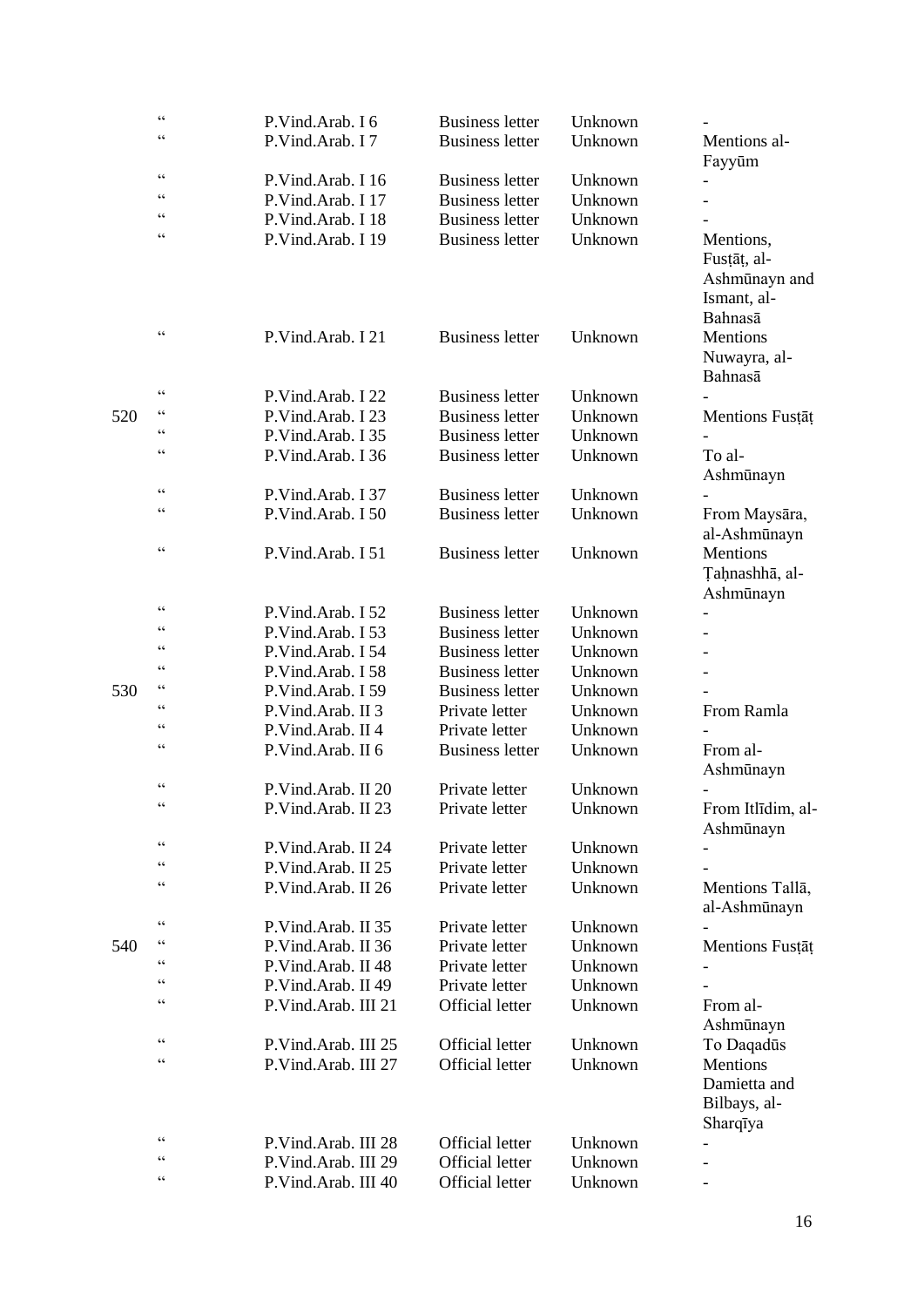|     | $\zeta$ $\zeta$                                   | P.Vind.Arab. III 41                  | <b>Official letter</b>                   | Unknown      |                       |
|-----|---------------------------------------------------|--------------------------------------|------------------------------------------|--------------|-----------------------|
| 550 | $\zeta$ $\zeta$                                   | P.Vind.Arab. III 43                  | <b>Official letter</b>                   | Unknown      | From Qalyūb,          |
|     |                                                   |                                      |                                          |              | al-Jīza.              |
|     |                                                   |                                      |                                          |              | Mentions              |
|     |                                                   |                                      |                                          |              | Dharawā               |
|     | $\zeta$ $\zeta$                                   | P.Vind.Arab. III 65                  | Petition                                 | Unknown      |                       |
|     | $\zeta$ $\zeta$                                   | P.Vind.Arab. III 66                  | <b>Official letter</b>                   | Unknown      |                       |
|     | $\zeta$ $\zeta$                                   | P.Vind.Arab. III 70                  | <b>Official letter</b>                   | Unknown      |                       |
|     | $\zeta$ $\zeta$                                   | P.Vind.Arab. III 71                  | <b>Official letter</b>                   | Unknown      |                       |
|     | $\zeta$ $\zeta$                                   | P.Vind.Arab. III 72                  | <b>Official letter</b>                   | Unknown      |                       |
|     | $\zeta$ $\zeta$                                   | P.Vind.Arab. III 73                  | <b>Official letter</b>                   | Unknown      |                       |
|     | $\zeta$ $\zeta$                                   | P.Vind.Arab. III 74                  | <b>Official letter</b>                   | Unknown      |                       |
|     | $\zeta$ $\zeta$                                   | P.Vind.Arab. III 75                  | <b>Official letter</b>                   | Unknown      | From al-              |
|     |                                                   |                                      |                                          |              | Ashmūnayn             |
|     | $\zeta$ $\zeta$                                   | P.Vind.Arab. III 76                  | <b>Official letter</b>                   | Unknown      | From al-              |
|     |                                                   |                                      |                                          |              | Ashmūnayn             |
| 560 | $\zeta$ $\zeta$                                   | <b>CPR XXVI 5</b>                    | Legal document                           | Unknown      |                       |
|     | C                                                 | P.Steuerquittungen 45                | Tax receipt                              | Unknown      |                       |
|     | $\zeta$ $\zeta$                                   | P.Steuerquittungen 46                | Tax receipt                              | Unknown      |                       |
|     | $\zeta$ $\zeta$                                   | P.Steuerquittungen 47                | Tax receipt                              | Unknown      |                       |
|     | $\zeta$ $\zeta$                                   | P.Steuerquittungen 48                | Tax receipt                              | Unknown      |                       |
|     | $\zeta$ $\zeta$                                   | P.Steuerquittungen 49                | Tax receipt                              | Unknown      |                       |
|     | $\zeta$ $\zeta$                                   | P.GenizahCambr. 34                   | Legal document                           | Geniza       |                       |
|     | $\zeta$ $\zeta$                                   | P.GenizahCambr. 45                   | Legal document                           | Geniza       |                       |
|     | $\zeta$ $\zeta$                                   | P.GenizahCambr. 46                   | Legal document                           | Geniza       |                       |
|     | $\zeta$ $\zeta$                                   | P.GenizahCambr. 72                   | Petition                                 | Geniza       |                       |
| 570 | $\boldsymbol{\varsigma}$ $\boldsymbol{\varsigma}$ | P.GenizahCambr. 93                   | Petition                                 | Geniza       |                       |
|     | $\zeta$ $\zeta$                                   | P.GenizahCambr. 94                   | <b>Official letter</b>                   | Geniza       |                       |
|     | $\zeta$ $\zeta$                                   | P.Prag.Arab. 41                      | Administrative                           | Al-Ashmūnayn |                       |
|     |                                                   |                                      | document                                 |              |                       |
|     | $\zeta$ $\zeta$                                   | P.Prag.Arab. 42                      | Administrative                           | Al-Ashmūnayn | $\overline{a}$        |
|     |                                                   |                                      | document                                 |              |                       |
|     | $\zeta$ $\zeta$                                   | P.Prag.Arab. 45                      | Administrative                           | Al-Ashmūnayn |                       |
|     |                                                   |                                      | document                                 |              |                       |
|     | $\zeta$ $\zeta$                                   | P.Prag.Arab. 46                      | Administrative                           | Al-Ashmūnayn |                       |
|     |                                                   |                                      | document                                 |              |                       |
|     | $\zeta$ $\zeta$                                   | P.Hamb.Arab. II 6                    | Official letter                          | Unknown      |                       |
|     | $\zeta$ $\zeta$                                   | P.Hamb.Arab. II 41                   | <b>Business letter</b>                   | Unknown      |                       |
|     | C C                                               | CPR XXXII 6                          | <b>Business letter</b>                   | Unknown      | <b>Mentions Cairo</b> |
|     | $\zeta$ $\zeta$                                   |                                      |                                          | Ahnās        |                       |
| 580 | After                                             | Rāghib 1995, 8<br>P.Berl.Arab. II 71 | Legal document<br><b>Business letter</b> | Unknown      |                       |
|     | 427/1036                                          |                                      |                                          |              |                       |
|     | Late $5th/11th$                                   | P.GenizahCambr. 8                    |                                          | Geniza       |                       |
|     | $\zeta$ $\zeta$                                   | P.GenizahCambr. 9                    | Legal document                           | Geniza       |                       |
|     | $\zeta$ $\zeta$                                   |                                      | Legal document                           |              |                       |
|     | $5^{th} - 6^{th}/11^{th}$                         | P.GenizahCambr. 59                   | Legal document<br><b>Official letter</b> | Geniza       |                       |
|     | $-12^{th}$                                        | P.Vind.Arab. III 26                  |                                          | Unknown      | From Taha, al-        |
|     | $\epsilon$                                        |                                      |                                          |              | Ashmūnayn             |
|     |                                                   | P.Vind.Arab. III 30                  | <b>Official letter</b>                   | Unknown      | From al-Kharāja       |
|     | $\zeta$ $\zeta$                                   |                                      |                                          |              | to Qus                |
|     |                                                   | P.Vind.Arab. III 32                  | <b>Official letter</b>                   | Unknown      | From                  |
|     |                                                   |                                      |                                          |              | Taḥnashhā, al-        |
|     | $\zeta$ $\zeta$                                   |                                      |                                          |              | Ashmūnayn             |
|     | C C                                               | P.Vind.Arab. III 33                  | <b>Official letter</b>                   | Unknown      |                       |
|     | $\zeta$ $\zeta$                                   | P.Khalili. II 257                    | Private letter                           | Unknown      |                       |
|     |                                                   | P.GenizahCambr. 10                   | Legal document                           | Geniza       |                       |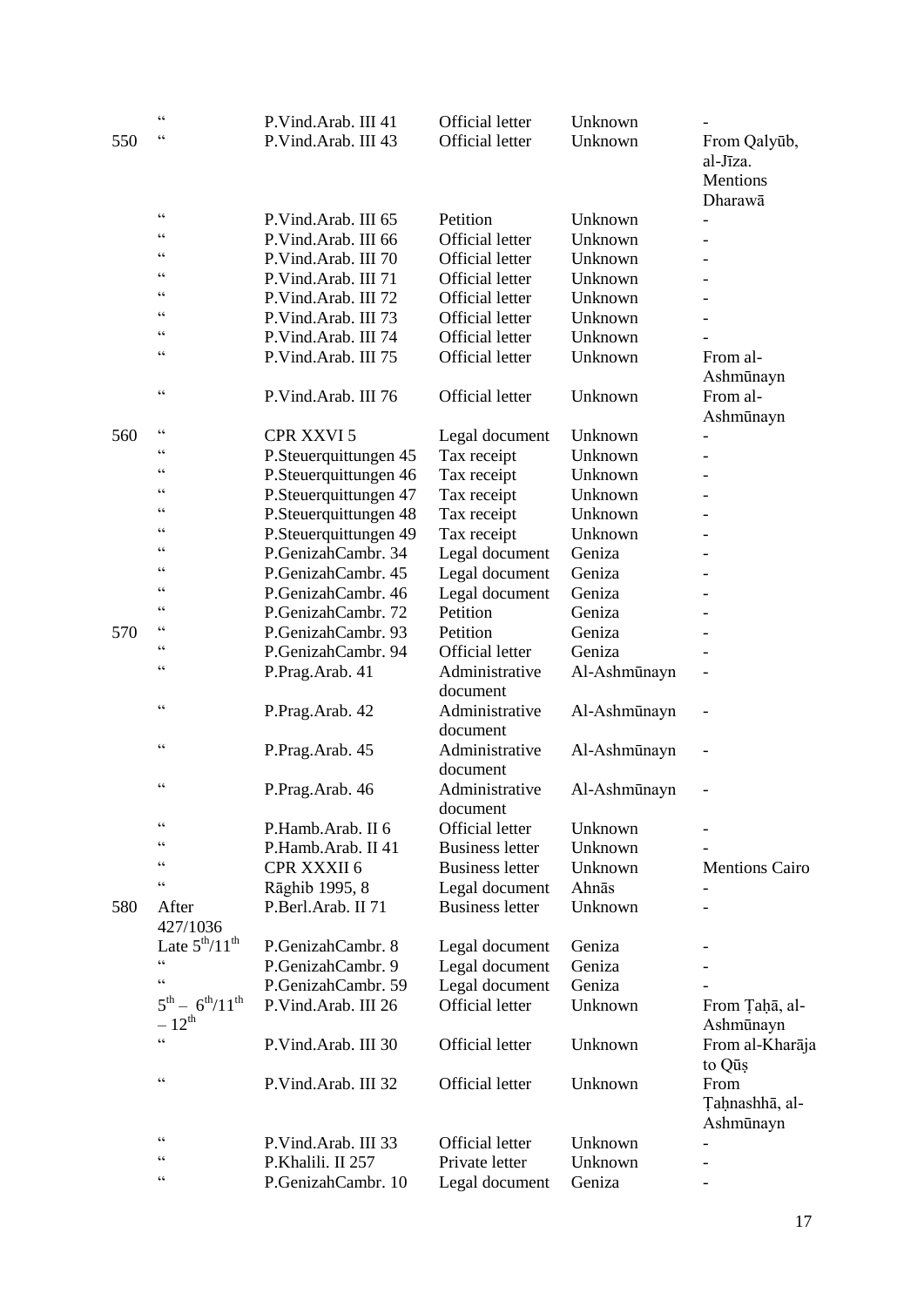| 590 | $\zeta$ $\zeta$        | P.GenizahCambr. 11  | Legal document         | Geniza       |                          |
|-----|------------------------|---------------------|------------------------|--------------|--------------------------|
|     | $\zeta$ $\zeta$        | P.GenizahCambr. 12  | Legal document         | Geniza       |                          |
|     | $\zeta$ $\zeta$        | P.GenizahCambr. 13  | Legal document         | Geniza       |                          |
|     | $\zeta$ $\zeta$        | P.GenizahCambr. 14  | Legal document         | Geniza       |                          |
|     | $\zeta$ $\zeta$        | P.GenizahCambr. 15  | Legal document         | Geniza       |                          |
|     | $\zeta$ $\zeta$        | P.GenizahCambr. 16  | Legal document         | Geniza       |                          |
|     | $\zeta$ $\zeta$        | P.GenizahCambr. 17  | Legal document         | Geniza       |                          |
|     | $\zeta$ $\zeta$        | P.GenizahCambr. 18  | Legal document         | Geniza       |                          |
|     | $\zeta$ $\zeta$        | P.GenizahCambr. 19  | Legal document         | Geniza       |                          |
|     | $\zeta$ $\zeta$        | P.GenizahCambr. 26  | Legal document         | Geniza       |                          |
| 600 | $\zeta$ $\zeta$        | P.GenizahCambr. 28  | Legal document         | Geniza       |                          |
|     | $\zeta$ $\zeta$        | P.GenizahCambr. 29  | Legal document         | Geniza       |                          |
|     | $\zeta$ $\zeta$        | P.GenizahCambr. 30  | Legal document         | Geniza       |                          |
|     | $\zeta$ $\zeta$        | P.GenizahCambr. 31  | Legal document         | Geniza       |                          |
|     | $\zeta$ $\zeta$        | P.GenizahCambr. 61  | Legal document         | Geniza       |                          |
|     | $\zeta$ $\zeta$        | P.GenizahCambr. 62  | Legal document         | Geniza       |                          |
|     | $\zeta$ $\zeta$        | P.GenizahCambr. 95  | Petition               | Geniza       |                          |
|     | $\zeta$ $\zeta$        | P.GenizahCambr. 96  | Petition               | Geniza       |                          |
|     | $\zeta$ $\zeta$        | P.GenizahCambr. 114 | <b>Official letter</b> | Geniza       |                          |
|     | $\zeta$ $\zeta$        | P.GenizahCambr. 122 | Legal document         | Geniza       |                          |
| 610 | $\zeta$ $\zeta$        | P.GenizahCambr. 123 | Legal document         | Geniza       |                          |
|     | $\zeta$ $\zeta$        | P.GenizahCambr. 124 | Legal document         | Geniza       |                          |
|     | $\zeta$ $\zeta$        | P.Prag.Arab. 30     | Administrative         | Al-Ashmūnayn | $\overline{\phantom{0}}$ |
|     |                        |                     | document               |              |                          |
|     | Early $6^{th}/12^{th}$ | P.GenizahCambr. 20  | Legal document         | Geniza       |                          |
|     | $\epsilon$             | P.GenizahCambr. 27  | Legal document         | Geniza       |                          |
|     | $\zeta$ $\zeta$        | P.GenizahCambr. 110 | <b>Official letter</b> | Geniza       |                          |
|     | $\zeta$ $\zeta$        | P.GenizahCambr. 111 | <b>Official letter</b> | Geniza       |                          |
|     | $\zeta$ $\zeta$        | P.GenizahCambr. 120 | Legal document         | Geniza       |                          |
|     | $6^{th}/12^{th}$       | P.Heid.Arab. II 11  | <b>Official letter</b> | Unknown      | From Talamūs,            |
|     |                        |                     |                        |              | al-Buhayra               |
|     | $\zeta$ $\zeta$        | P.Heid.Arab. II 20  | <b>Business letter</b> | Unknown      |                          |
| 620 | $\zeta$ $\zeta$        | P.Heid.Arab. II 23  | <b>Business letter</b> | Unknown      | Mentions                 |
|     |                        |                     |                        |              | Damanhūr, al-            |
|     |                        |                     |                        |              | Buhayra; Syria           |
|     |                        |                     |                        |              | $(al-Sh\bar{a}m)$ and    |
|     |                        |                     |                        |              | Cairo                    |
|     | $\zeta$ $\zeta$        | P.Heid.Arab. II 39  | <b>Business letter</b> | Unknown      | Mentions                 |
|     |                        |                     |                        |              | Dimshāw, al-             |
|     |                        |                     |                        |              | Minyā                    |
|     | $\zeta$ $\zeta$        | P.Heid.Arab. II 40  | Private letter         | Unknown      |                          |
|     | $\zeta$ $\zeta$        | P.Heid.Arab. II 41  | <b>Business letter</b> | Unknown      | <b>Mentions Cairo</b>    |
|     | $\zeta$ $\zeta$        | P.Heid.Arab. II 45  | Private letter         | Unknown      |                          |
|     | $\zeta$ $\zeta$        | P.Heid.Arab. II 46  | <b>Official letter</b> | Unknown      |                          |
|     | $\subset \subset$      | P.Heid.Arab. II 47  | <b>Business letter</b> | Unknown      |                          |
|     | $\zeta$ $\zeta$        | P.Heid.Arab. II 48  | <b>Business letter</b> | Unknown      |                          |
|     | $\zeta$ $\zeta$        | P.Berl.Arab. II 85  | <b>Business letter</b> | Unknown      |                          |
|     | $\zeta$ $\zeta$        | P.Vind.Arab. I 38   | <b>Business letter</b> | Unknown      |                          |
| 630 | $\zeta$ $\zeta$        | P.Vind.Arab. I 41   | <b>Business letter</b> | Unknown      | From al-Fayyūm           |
|     |                        |                     |                        |              | to Fusțāț,               |
|     |                        |                     |                        |              | mentions Qu <sub>s</sub> |
|     | $\zeta$ $\zeta$        | P.Vind.Arab. I 42   | <b>Business letter</b> | Unknown      |                          |
|     | $\zeta$ $\zeta$        | P.Vind.Arab. I 43   | <b>Business letter</b> | Unknown      | Mentions Fustat          |
|     | $\zeta$ $\zeta$        | P.Vind.Arab. I 47   | <b>Business letter</b> | Unknown      | From Damascus            |
|     |                        |                     |                        |              | to Cairo                 |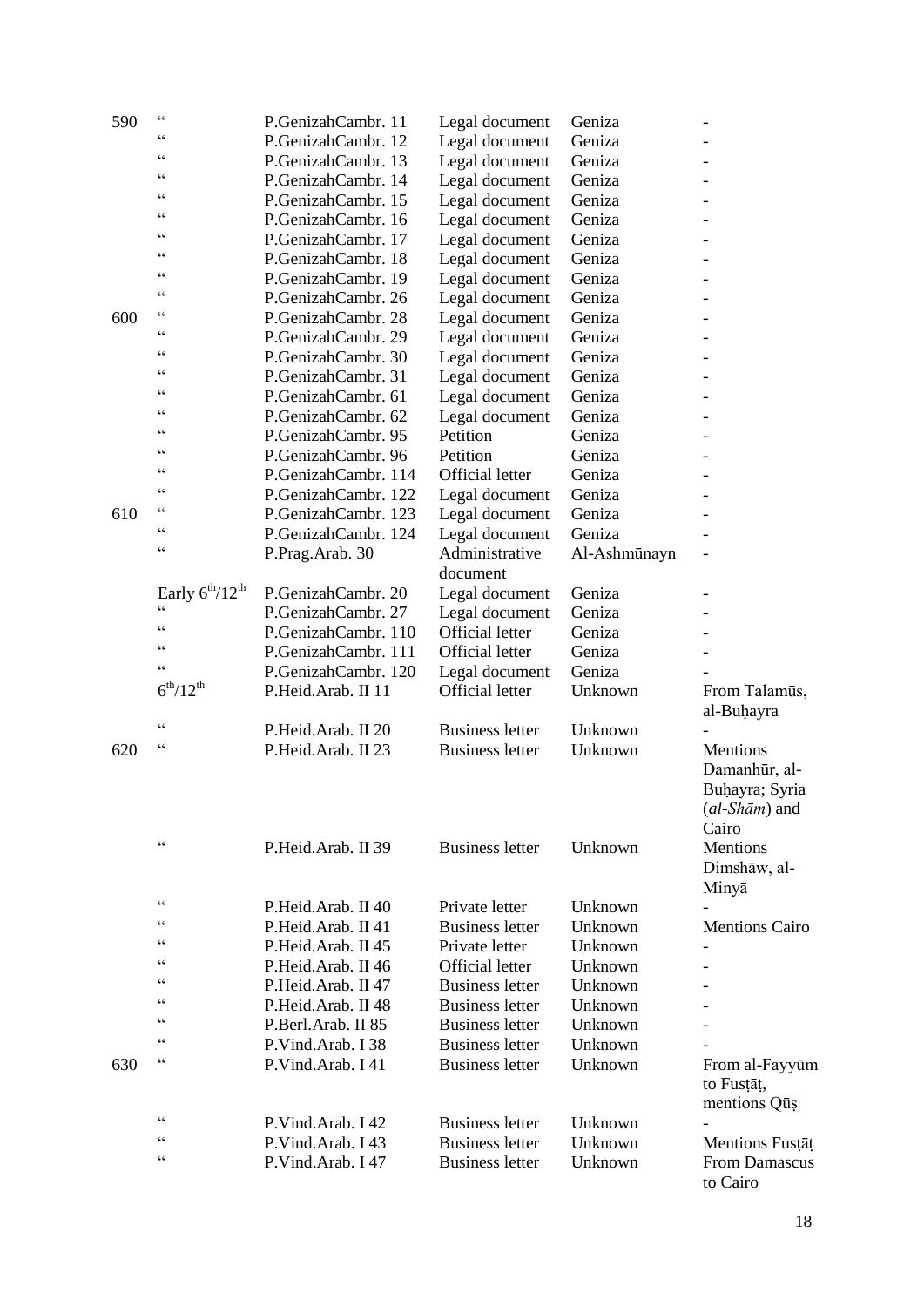|     | $\zeta$ $\zeta$                    | P.Vind.Arab. I 48   | <b>Business letter</b> | Unknown | From al-Ikhmīm   |
|-----|------------------------------------|---------------------|------------------------|---------|------------------|
|     | $\subset \subset$                  | P.Vind.Arab. I 55   | <b>Business letter</b> | Unknown |                  |
|     | $\zeta$ $\zeta$                    | P.Vind.Arab. I 60   | <b>Business letter</b> | Unknown |                  |
|     | $\subset \subset$                  | P.Vind.Arab. I 61   | <b>Business letter</b> | Unknown |                  |
|     | $\zeta$ $\zeta$                    | P.Vind.Arab. I 62   | <b>Business letter</b> | Unknown |                  |
|     | $\zeta$ $\zeta$                    | P.Vind.Arab. II 7   | Private letter         | Unknown | Mentions         |
|     |                                    |                     |                        |         | Dahrūț, al-      |
|     |                                    |                     |                        |         | Bahnasā          |
| 640 | $\zeta$ $\zeta$                    | P.Vind.Arab. II 9   | Private letter         | Unknown | Mentions         |
|     |                                    |                     |                        |         | Qiman, (?) al-   |
|     |                                    |                     |                        |         | Bahnasā          |
|     | $\zeta$ $\zeta$                    | P.Vind.Arab. II 10  | Private letter         | Unknown |                  |
|     | $\subset \subset$                  | P.Vind.Arab. II 11  | Private letter         | Unknown |                  |
|     | $\zeta$ $\zeta$                    | P.Vind.Arab. II 12  | Private letter         | Unknown |                  |
|     | $\zeta$ $\zeta$                    | P.Vind.Arab. II 27  | Private letter         | Unknown |                  |
|     | $\zeta$ $\zeta$                    | P.Vind.Arab. II 28  | Private letter         | Unknown | From Mina to     |
|     |                                    |                     |                        |         | Cairo            |
|     | $\zeta$ $\zeta$                    | P.Vind.Arab. II 50  | Private letter         | Unknown |                  |
|     | $\zeta$ $\zeta$                    | P.Vind.Arab. III 31 | <b>Official letter</b> | Unknown |                  |
|     | $\subset \subset$                  | P.Vind.Arab. III 67 | <b>Official letter</b> | Unknown |                  |
|     | $\zeta$ $\zeta$                    | P.GenizahCambr. 47  | Legal document         | Geniza  |                  |
| 650 | $\subset \subset$                  | P.GenizahCambr. 83  | Petition               | Geniza  |                  |
|     | $\zeta$ $\zeta$                    | P.GenizahCambr. 84  | Petition               | Geniza  |                  |
|     | $\zeta$ $\zeta$                    | P.GenizahCambr. 86  | Petition               | Geniza  |                  |
|     | $\zeta$ $\zeta$<br>$\zeta$ $\zeta$ | P.GenizahCambr. 97  | Petition               | Geniza  |                  |
|     |                                    | P.GenizahCambr. 98  | Petition               | Geniza  |                  |
|     | $\subset \subset$                  | P.GenizahCambr. 99  | Petition               | Geniza  |                  |
|     | $\zeta$ $\zeta$                    | P.GenizahCambr. 100 | Petition               | Geniza  |                  |
|     | $\zeta$ $\zeta$                    | P.GenizahCambr. 101 | Petition               | Geniza  |                  |
|     | $\zeta$ $\zeta$<br>$\zeta$ $\zeta$ | P.GenizahCambr. 106 | <b>Official letter</b> | Geniza  |                  |
|     |                                    | P.GenizahCambr. 107 | Official letter        | Geniza  |                  |
| 660 | $\zeta$ $\zeta$                    | P.Hamb.Arab. II 56  | <b>Business letter</b> | Unknown |                  |
|     | Mid $6^{th}/12^{th}$               | P.GenizahCambr.113  | <b>Official letter</b> | Geniza  |                  |
|     | Late $6^{th}/12^{th}$              | P.Vind.Arab. I 44   | <b>Business letter</b> | Unknown | $(?)$ To Fustat  |
|     | – early                            |                     |                        |         |                  |
|     | $7^{th}/13^{th}$<br>$\epsilon$     |                     |                        |         |                  |
|     |                                    | P.Vind.Arab. I 45   | <b>Business letter</b> | Unknown | Mentions         |
|     |                                    |                     |                        |         | Damascus,        |
|     | $\zeta$ $\zeta$                    |                     |                        |         | Fustāt           |
|     | $\zeta$ $\zeta$                    | P.Vind.Arab. I 46   | <b>Business letter</b> | Unknown | Mentions al-Jīza |
|     | $5^{th} - 7^{th}/11^{th}$          | <b>CPR XXXII 13</b> | <b>Business letter</b> | Unknown |                  |
| 666 |                                    | <b>CPR XXXII 12</b> | <b>Business letter</b> | Unknown |                  |
|     | $-13^{\text{th}}$                  |                     |                        |         |                  |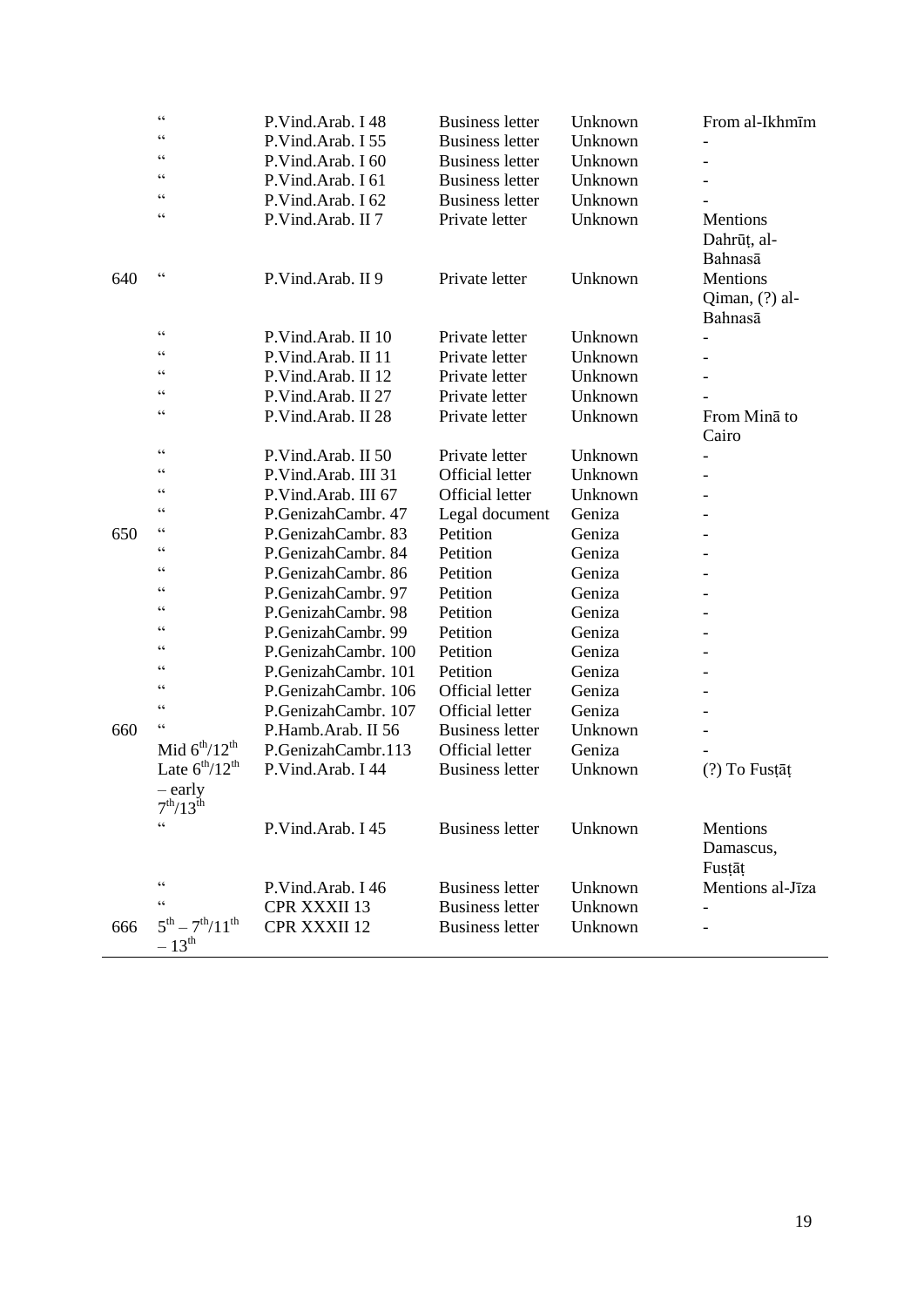#### **Some preliminary analysis**

This list includes 666 edited and published documents, 272 dated and 394 undated. Through the classification of document types, and the division of 'dated' and 'undated' documents, I have been able to determine the total number of each type of document represented in the corpus, and thereby calculate the percentages of different documents in the entire list, as well as their distribution between the 'dated' and 'undated' lists. On the basis of these percentages I have drawn pie charts representing the distribution of document types in the whole list, and in the 'dated' and 'undated' sections respectively.<sup>5</sup> I also calculated the percentages of the documents that have known and unknown provenance, and was thus also able to illustrate this in pie charts.<sup>6</sup> These calculations allow me to make some basic analysis.

40% of the 666 documents are letters, concerning official as well as private and business matters; 31% are legal documents, such as deeds of sale, bills and receipts; 15% are administrative documents including tax demand notes, tax receipts and administrative lists or accounts; 6% are petitions to rulers and official responses; the final 8% represents an array of documents with mostly economic functions, such as accounts of produce, expenses and payments, as well as fragments which are impossible to classify.<sup>7</sup>

The overwhelming majority (96%) of dated documents are either legal documents, or documents produced in an official or administrative context.<sup>8</sup> Conversely, over half (56%) of the undated documents represent private or business letters, while only 35% are legal or official administrative documents.<sup>9</sup> Additionally, we find roughly opposing statistics when we look at how many documents have known provenance: though the balance in all the documents is almost equal, with 49% known and 51% unknown, for dated documents, 82% have known provenance, whilst for undated documents this figure is only  $26\%$ <sup>10</sup>. In the majority of cases, where documents have come to scholarly attention without archaeological context, internal features such as dating or references to known place-names are particularly important. The data presented here reveal why certain types of document receive more scholarly attention than others. More 'formal' document types, such as legal and administrative ones which, if complete, are usually dated and contain identifiable place-names, are less problematic to work with than letters, which largely do not contain such information.

The data presented here also allow comparisons to be made with the documents listed in Khaled Younes' *Arabic documents of the first two centuries of Islam*. <sup>11</sup> Following the same methodology as that pursued with the Fāṭimid list, though using the document type classifications used in Younes' list, I was able to calculate the percentages of each type of document represented in his list, and to draw pie charts that illustrate these results.<sup>12</sup> The first point to be made is the difference in length of the two lists: whilst Younes' list contains 574 documents, this list contains 666. Given the greater research emphasis on the early period this is significant, suggesting that if similar emphasis was placed on Fātimid-era documents considerably more editions would result. The difference in the types of

 $\overline{a}$ 

<sup>5</sup> See Charts 1-3, pp. 22-3.

 $6$  See Charts 4-5, p. 23.

 $7$  See Chart 1, p. 22.

<sup>&</sup>lt;sup>8</sup> This percentage is reached by adding the totals for 'legal documents', 'administrative documents', 'tax receipts', 'official decrees', 'official letters' and 'petitions'. See Chart 2, p. 22.

<sup>9</sup> See Chart 3, p. 23.

 $10$  See Charts 4-5, p. 23.

 $11$  See note no. 1, p. 1.

 $12$  See Charts 6-8, pp. 24-5.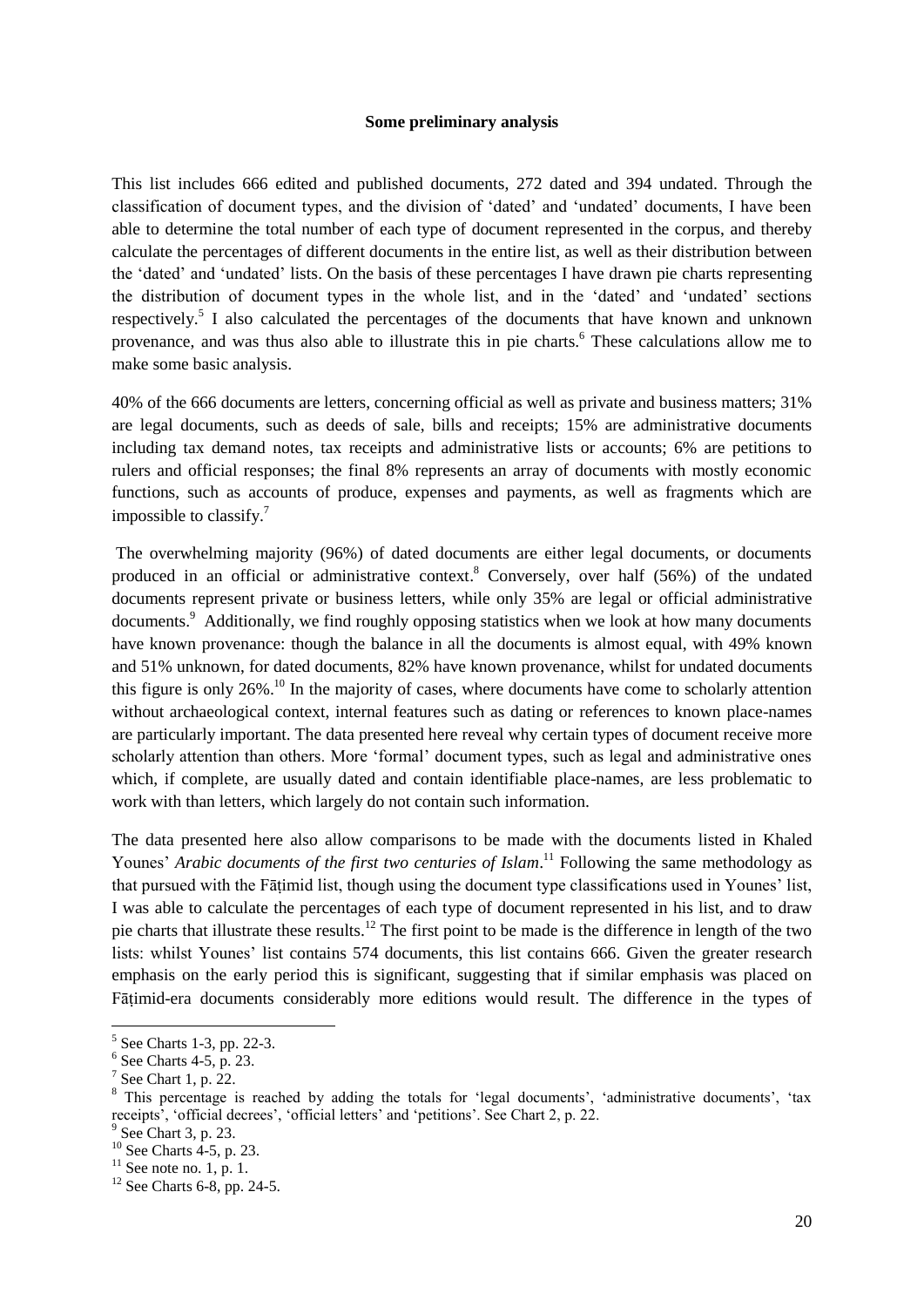documents is revealing: whilst in the first two centuries of Islam legal documents represent only 5% of the total, by the Fāṭimid period this figure has risen to 31%. In addition, the percentage of private and business letters rises from  $20\%$  to  $32\%$ .<sup>13</sup> On the other hand, the proportion of official letters halves from 18% to 8%. The total absence of protocols in our list, accounting for 34% in Younes' list is also worth noting; this is probably accounted for by the disappearance of papyrus as a writing material, though also illustrates the shift in documentary production from official, to more informal milieus.<sup>14</sup> The rise in the number of documents produced by or for private individuals, such as legal documents and letters suggests both the spread of literacy in Arabic amongst the Egyptian population between these two periods, but also perhaps the availability of cheaper writing materials accompanying the spread of paper.

It is important to note that the statistics represented by these two lists depend heavily on the, to some extent arbitrary, selection of documents that scholars have chosen to publish. These data should therefore be used with methodological caution.

**.** 

<sup>&</sup>lt;sup>13</sup> The 43 letters edited in Khaled Younes' PhD thesis are not included in his list. If we included these in the statistics, private and business letters would come to around 28% percent of the new total. Khaled Mohamed Younes (2013), *Joy and Sorrow in Early Muslim Egypt. Arabic Papyrus Letters: Text and Content*, PhD dissertation: Leiden University.

 $14$  Compare Charts 1 and 6, pp. 22, 24.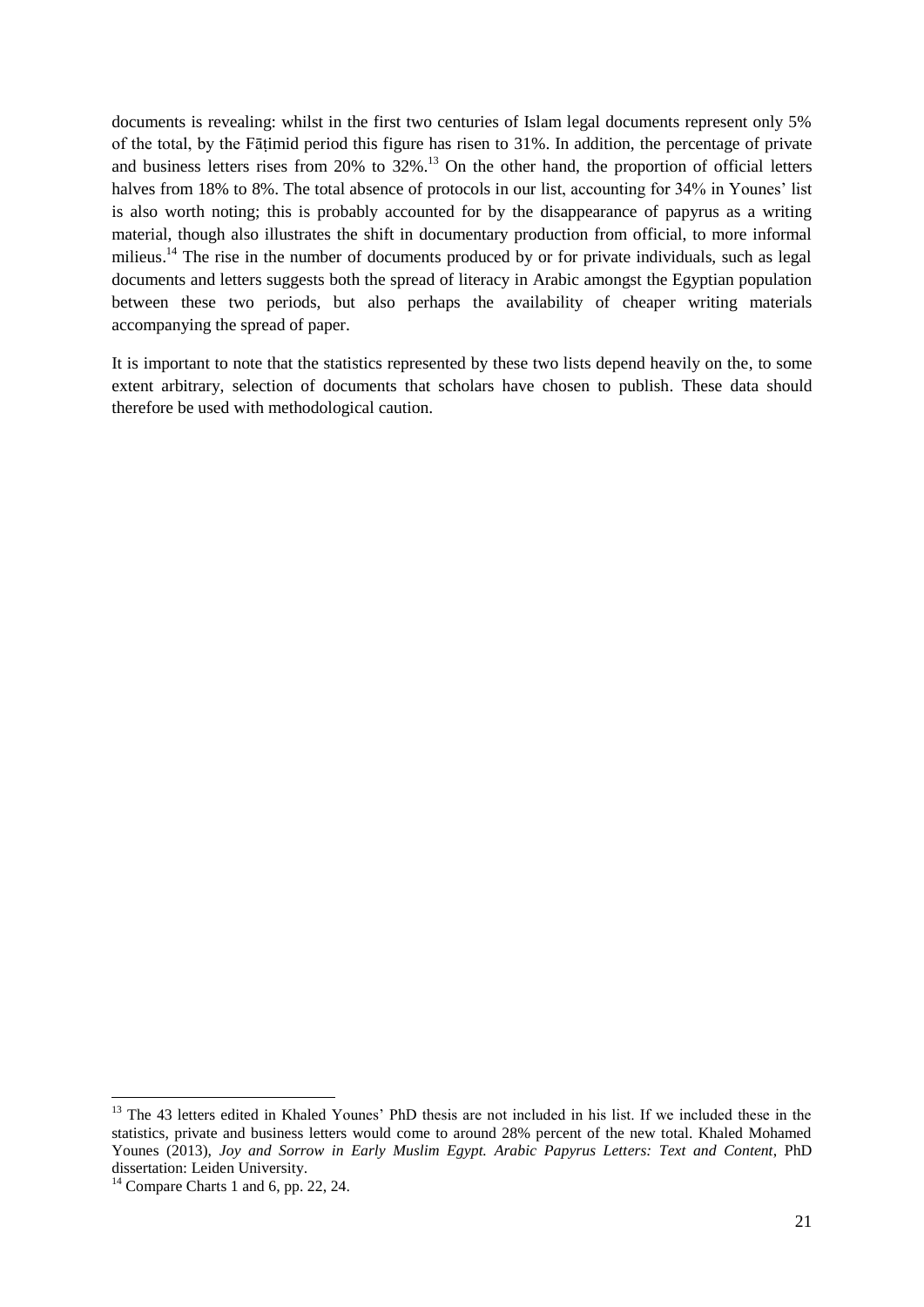### **Charts**







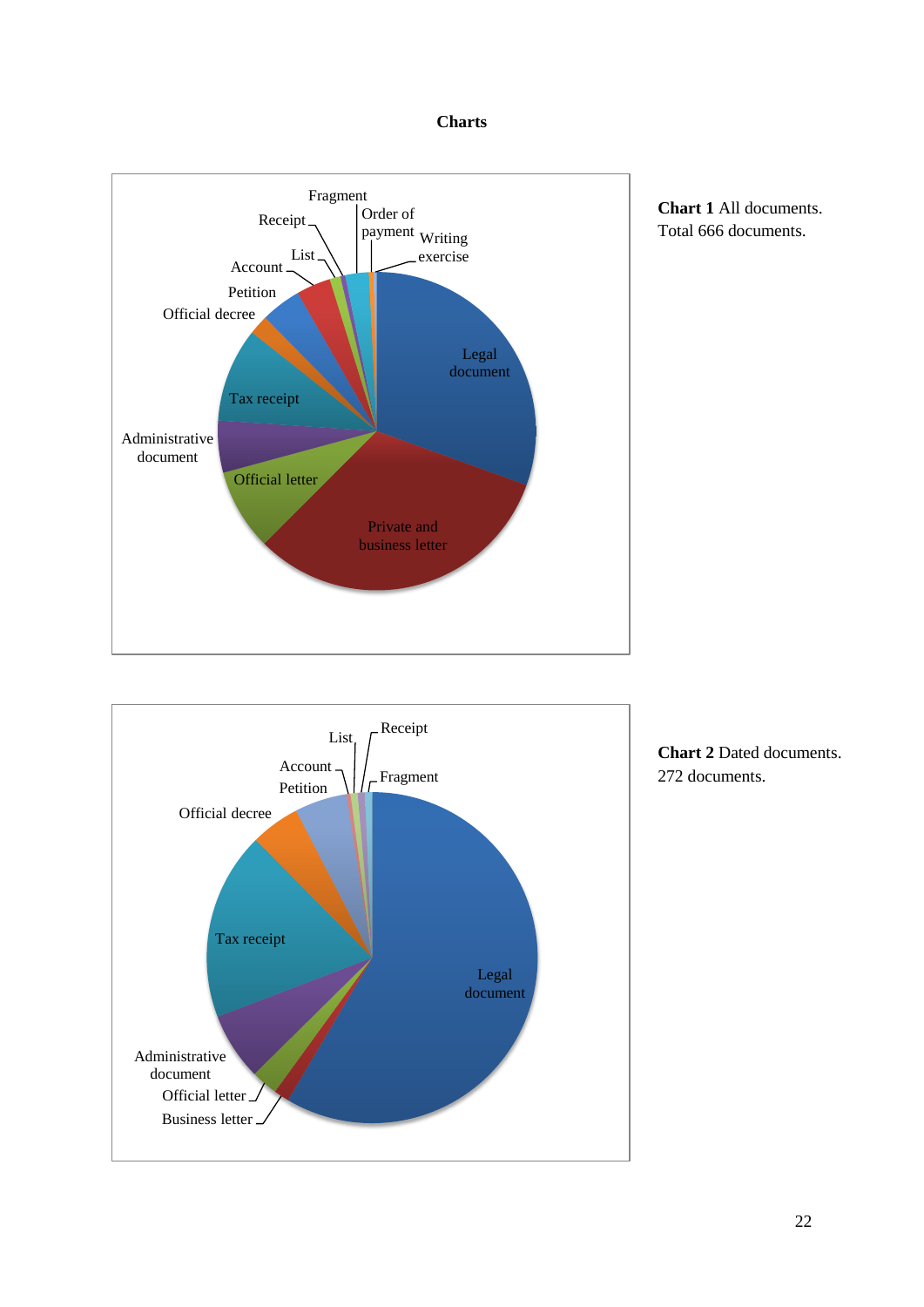

**Chart 3** Undated documents. 394 documents.







**Chart 5** Chart illustrating provenance of undated documents.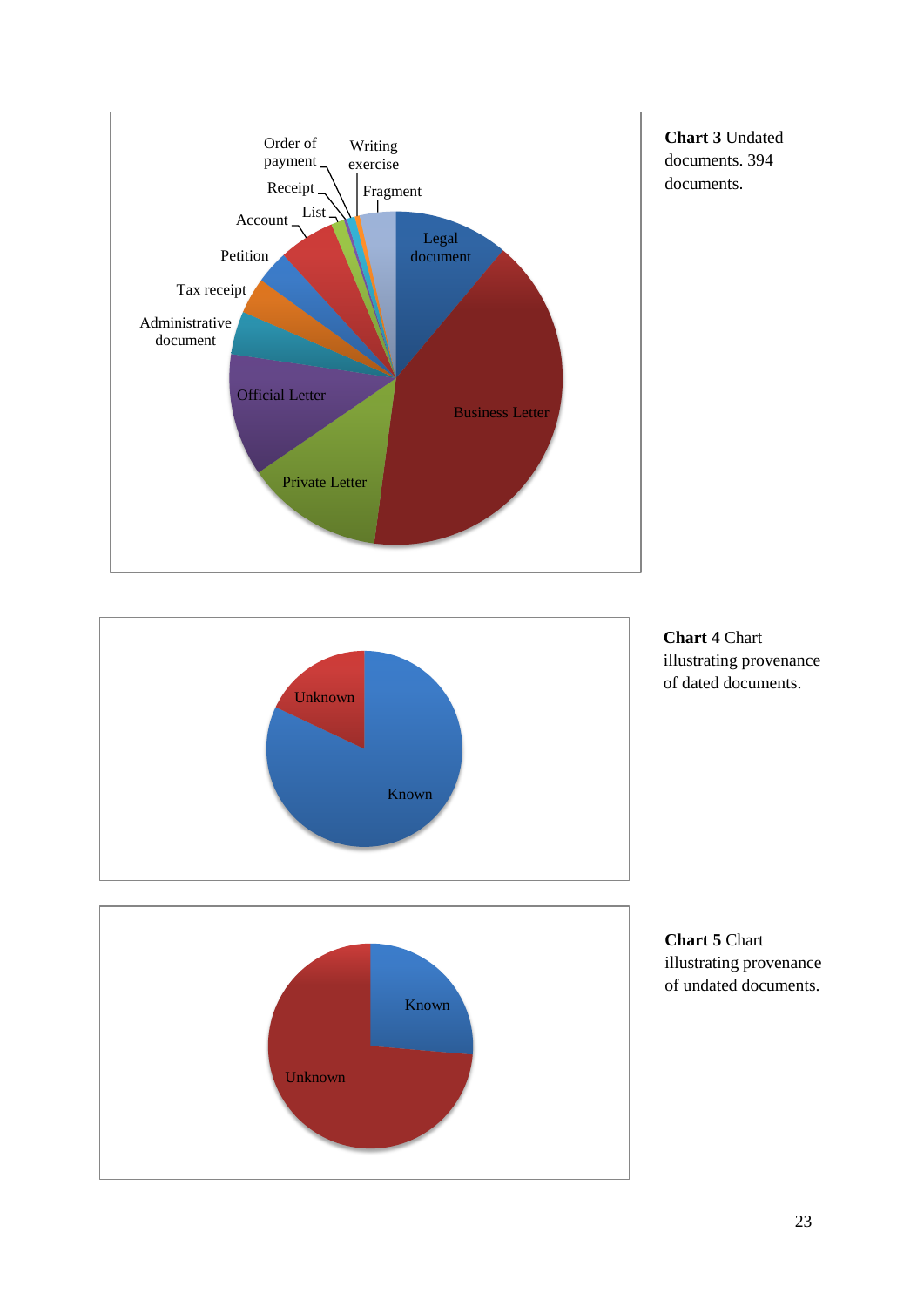

**Chart 6** All documents in Khaled Younes, *Arabic Documents from the first two centuries of Islam*. Total of 574 documents.



**Chart 7** Dated documents in Younes, *Arabic Documents*. 186 documents.